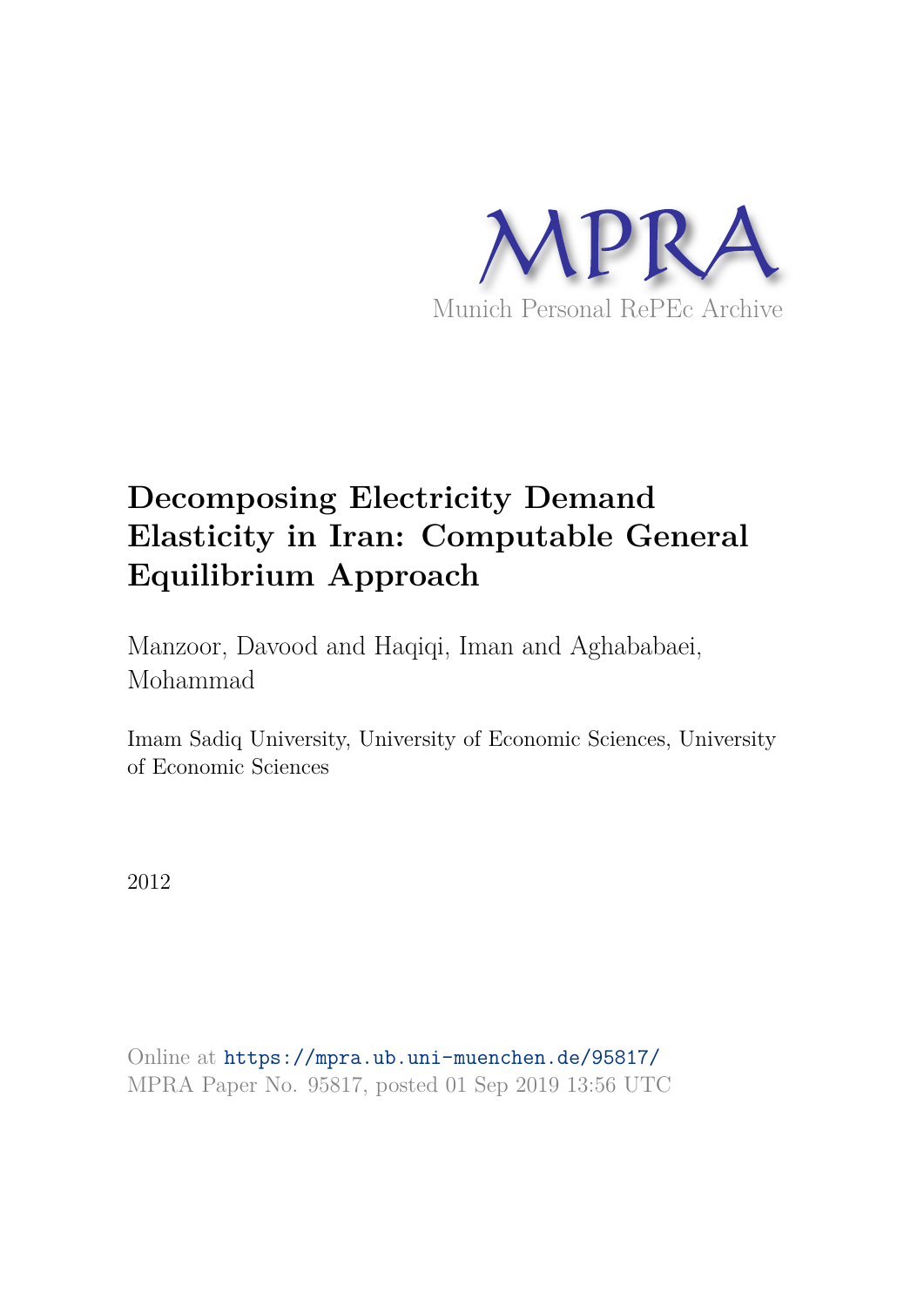# تجزیه کشش قیمتی تقاضای برق در ایران: تحلیل تعادل عمومی محاسىه ىذىر داود منظور<sup>1</sup> ايمان حقيقي<sup>2</sup> محمد ابراهیم آقابابائے <sup>3</sup>

چکىدە

هدف این مقاله، معرفی کاربر دهای رویکرد تعادل عمومی محاسبه پذیر در تجزیه و تحلیل کشش های قیمتی است. به عنوان یک نمونه کاربردی، کشش قیمتی تقاضای برق مورد توجه قرار گرفته است. در این تحقیق از یک الگه ی تعادل عمومی محاسبه پذیر برای اقتصاد ایران با فرض یک اقتصاد باز و کوچک استفاده شده است. در چارچوب مدل تعادل عمومی پیشنهادی، چگونگی محاسبه سهم خانوارها و فعالیتهای تولیدی از کشش قیمتی کل تقاضای برق و همچنین نحوه تجزیه اثرات کشش قیمتی تقاضای برق در فعالیتهای تولیدی به<sup>ر</sup>اثر مقیاس»،«اثر جانشینی (برق بری)<sup>،</sup> و<sup>ر</sup>اثر تخصیص مجد» معرفی شده است.

نتایج نشان میدهد که با افزایش 100 درصدی قیمت نهاده برق، تقاضای برق در کو تاهمدت به میزان 878 درصد کاهش یافته است. از این مقدار حدود $732$  واحد درصد از کاهش تقاضای برق مربوط به خانوارها بوده و حدود 8⁄46 واحد درصد نیز سهم فعالیتهای تولیدی است. در فعالیتهای تولیدی نیز تغییر در برق بری با 5/63 واحد درصد بیشترین اثر را به خود اختصاص داده است. اثر مقیاس و اثر تخصیص مجدد نیز موجب کاهش تقاضای برق فعالیتهای تولیدی به ترتیب به میزان 1/06 و 12% واحد درصد شدهاند. از میان فعالیتهای تولیدی، فعالیتهای «خدمات عمدهفروشی و خردهفروشهِ» و «فلزات و کانی های غیر فلزی؛ بیشترین نقش را در اثر جانشینی دارند. به گونهای که در کوتاهمدت این دو فعالیت از کل 5⁄63 واحد درصد اثر جانشینی، به تر تیب 2/27 و 1/84 واحد درصد از تغییر تقاضا را به خود اختصاص دادهاند. و**اژگان کلیدی:** کشش قیمتی، تقاضای برق، تعادل عمومی محاسبه پذیر، تجزیه کشش.

Kevwords: Electricity, Demand, Computable General Equilibrium, Elasticity, Iran.

JEL Classification: D21 .D22 .D58 .L94 .O41.

Manzoor@isu.ac.ir haqiqi@ses.ac.ir Aghababaei@ut.ac.ir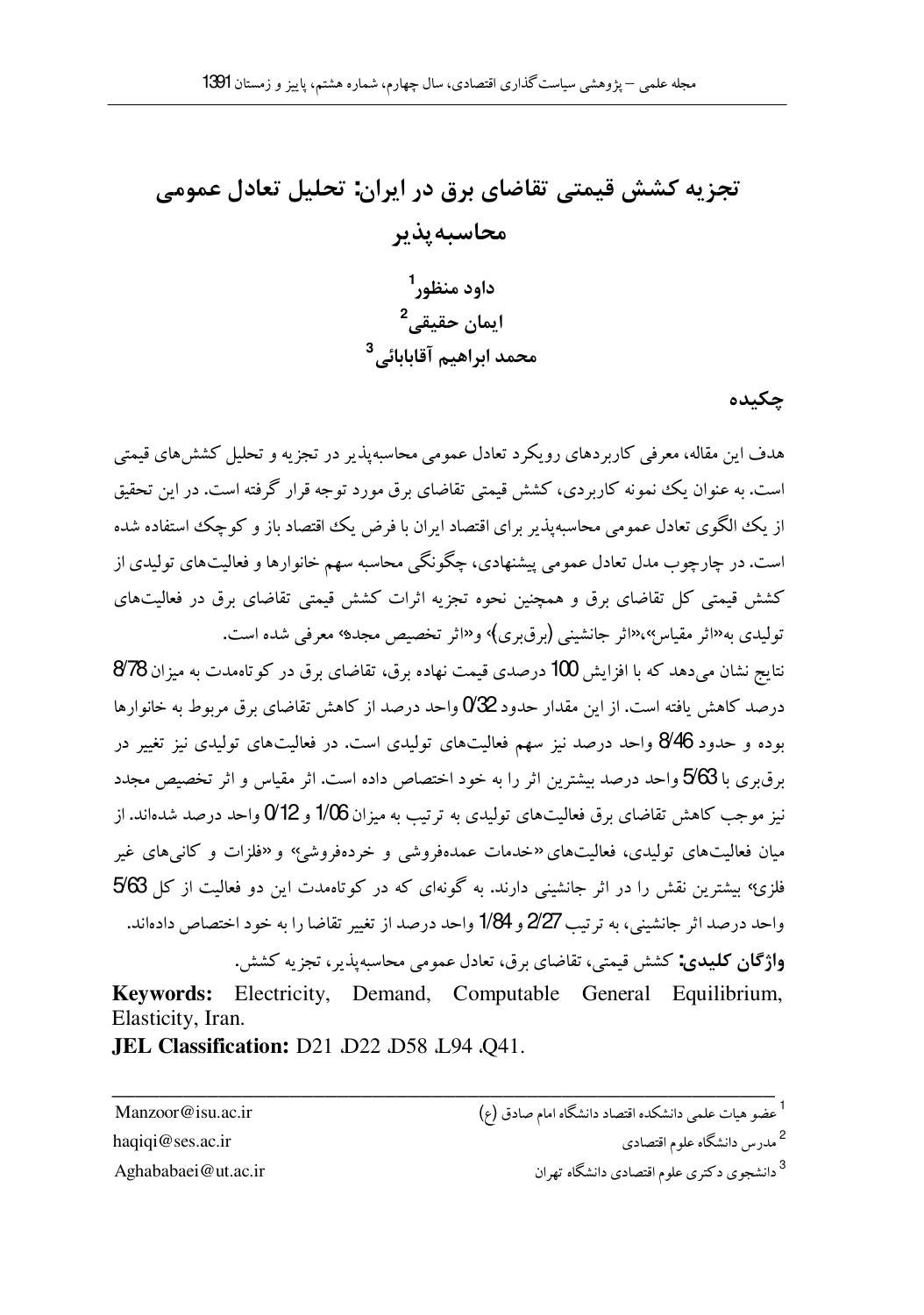#### 1 - مقدمه

کشش قیمتی تقاضا میزان حساسیت تقاضای یک کالا را به تغییر قیمت نشان می(دهد. از این رو کشش قیمتی نه تنها یک پارامتر پر اهمیت در سیاست گذاری اقتصادی به شمار می رود بلکه یکی از عوامل تعیین کننده در میزان اثربخشی سیاستهای اقتصادی نیز می باشد. به عنوان مثال، کشورها در تصمیم برای تعیین مقدار عرضه نفت باید توجه کنند که افزایش یا کاهش درآمد ناشی از افزایش عرضه، به کمکشش بودن یا پرکشش بودن تقاضای نفت بستگی دارد ( & Hansen Lindholt, 2008). همچنین، مقدار کشش تقاضا تعیین کننده چگونگی و میزان تغییر رفتار کارگزاران اقتصادی در اثر سیاست مالیات بر کالاهای ناشایست است (Goel, 2009) و لذا در تعیین نرخ این مالیات باید مورد توجه قرار گیرد. به شکل مشابه، میزان تغییر در انتشار آلایندهها بر اثر وضع مالیاتهای سبز بستگی به کشش قیمتی تقاضای انرژیهای فسیلی دارد ( Lucas & Lutz, 2009). در همه مثالهای پیشین، تعیین ابعاد یک سیاست برای دستیابی به یک هدف، مستلزم اطلاع از کشش های قیمتی است.

کاربرد وسیع کششهای قیمتی در سیاست گذاری اقتصادی باعث شده است بسیاری از مطالعات اقتصادی به بررسی کشش های قیمتی در مورد محصولات مختلف اختصاص یابند. مطالعات آماری و اقتصاد سنجی قادرند میزان حساسیت تقاضای برق به تغییر در قیمت برق را محاسبه نمایند. اما اغلب این مطالعات به بررسی کشش۵های قیمتی به صورت تجمیعی و برای کل تقاضای یک محصول می پردازند. در این مطالعات فرض میشود کشش قیمتی یک پارامتر برونزا بوده و لذا در این بر رسیها عموماً عوامل تعیین کننده مقدار این پارامتر مورد بررسی قرار نمی گیرد. اما این یارامتر می تواند خود تحت تاثیر سیاستهای اقتصادی در بلند مدت تغییر کند. یک سوال مهم این است که چه عواملی تعیین کننده مقدار کشش قیمتی تقاضا هستند؟ با تفکیک این عوامل موثر، می توان اثربخشی سیاستهای اقتصادی را بهبود بخشید. به بیان دیگر، سیاست گذاری بخشی و منطقهای ایجاب می کند که کشش های قیمتی تقاضای کل به اجزای مختلف آن تجزیه شوند. این تحقیق نیز با هدف کمک به سیاستگذاریهای بخشی، سعی در تجزیه کشش قیمتی تقاضا خواهد داشت.

این تحقیق به چند دلیل بر بازار برق متمرکز است. اول اینکه بازار برق یکی از بازارهایی است که در آن قیمت گذاریهای بخشی و منطقهای، ممکن و شایع است. در ثانی در ایران طی سالیان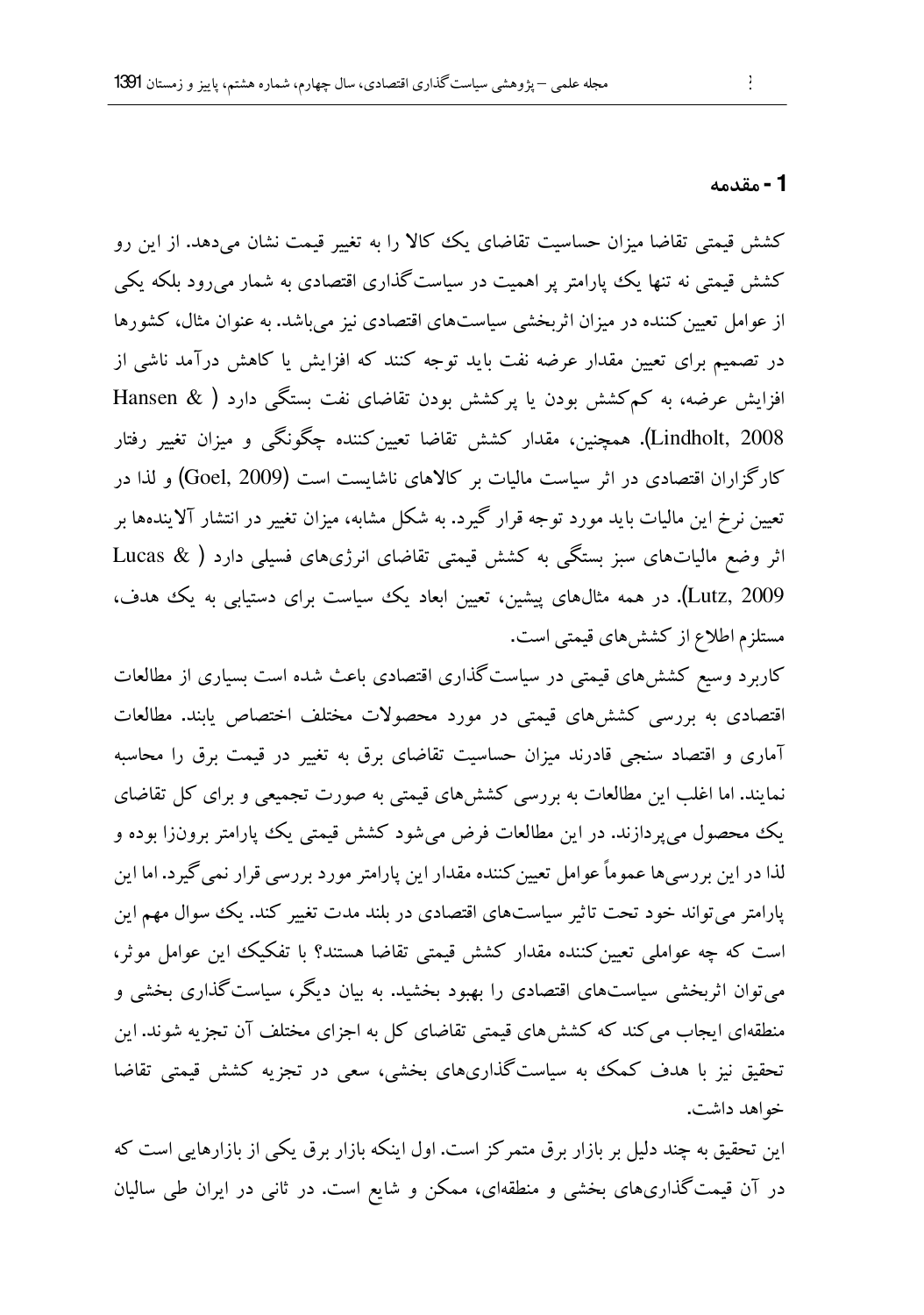گذشته، شکاف زیادی بین هزینه تمام شده اقتصادی هر کیلووات ساعت برق تحویلی به مشترکین و متوسط نرخ فروش برق ایجاد شده است. به نحوی که مقایسه متوسط قیمت جهانبی برق با قیمت آن در ایران حاکی از پایین بودن این قیمت در ایران و در نتیجه چهار برابر بودن مصرف سرانه برق در کشور نسبت به استانداردهای جهانی است<sup>1</sup>. به همین دلیل است که در سال **1389**، سیاست افزایش قیمت برق در قانون هدفمندسازی پارانهها لحاظ شده و لذا بررسی آثار افزایش قیمت برق بر تقاضای آن مورد توجه قرار گرفت. به این ترتیب به نظر میرسد میتوان از نتایج تحلیل کشش قیمتی تقاضای برق در چگونگی قیمت گذاری تبعیضی و بخشی برق در اجرای این قانون بهره گرفت. البته رویکرد معرفی شده در این تحقیق را میتوان برای تجزیه کشش قیمتی تقاضا در مورد سایر محصولات نیز به کار برد.

هدف این مطالعه بررسی تغییرات تقاضای برق به تفکیک عوامل تشکیل دهنده آن به واسطه افزايش دائمي در قيمت برق است. به عبارت ديگر اين مقاله به دنبال تجزيه كشش قيمتي و توضيح عوامل تشکیل دهنده به صورت نظری و اندازهگیری شدت آن در اقتصاد ایران میباشد. از این رو بخش دوم ضمن مرور اجمالی بر مطالعات صورت گرفته در این زمینه، به بررسی و تبیین اثرات تعادل عمومی ناشی از تغییر قیمت نهاده برق و مکانیسمهای تعدیل در تقاضای برق در چند گام تکرار شونده مي پردازد. در بخش سوم ويژگي هاي مدل تعادل عمومي مورد بررسي قرار مي گيرد. در بخش چهارم تقاضای نهاده برق از سوی بنگاهها و خانوارها با تفصیل بیشتری مورد بررسی قرار گرفته و تجزیه سهم بنگاهها و سهم خانوارها از تغییر نسبی برقبری تقاضای کل و همچنین تجزیه سهم بنگاهها به اثر جانشینی در سطح خرد، اثر تخصیص مجدد و اثر مقیاس میپردازد. نتایج برآورد مدل تعادل عمومی برای اقتصاد ایران در بخش پنجم ارائه و تحلیل گردیده است. بخش ششم نیز به نتیجه گیری و ارائه توصیههای سیاستی می پردازد.

<sup>.&</sup>lt;br>1. در سال 2008 سرانه مصرف برق در بخش خانگی در ایران 2900 کیلووات ساعت در سال بوده، در حال<sub>ی</sub> که متوسط سرانه مصرف برق هر مشترک خانگی در جهان در این سال حدود 900 کیلووات ساعت بوده است (آمار و نمودارهای انرژی در ایران و جهان 1387 - 2008، 1389).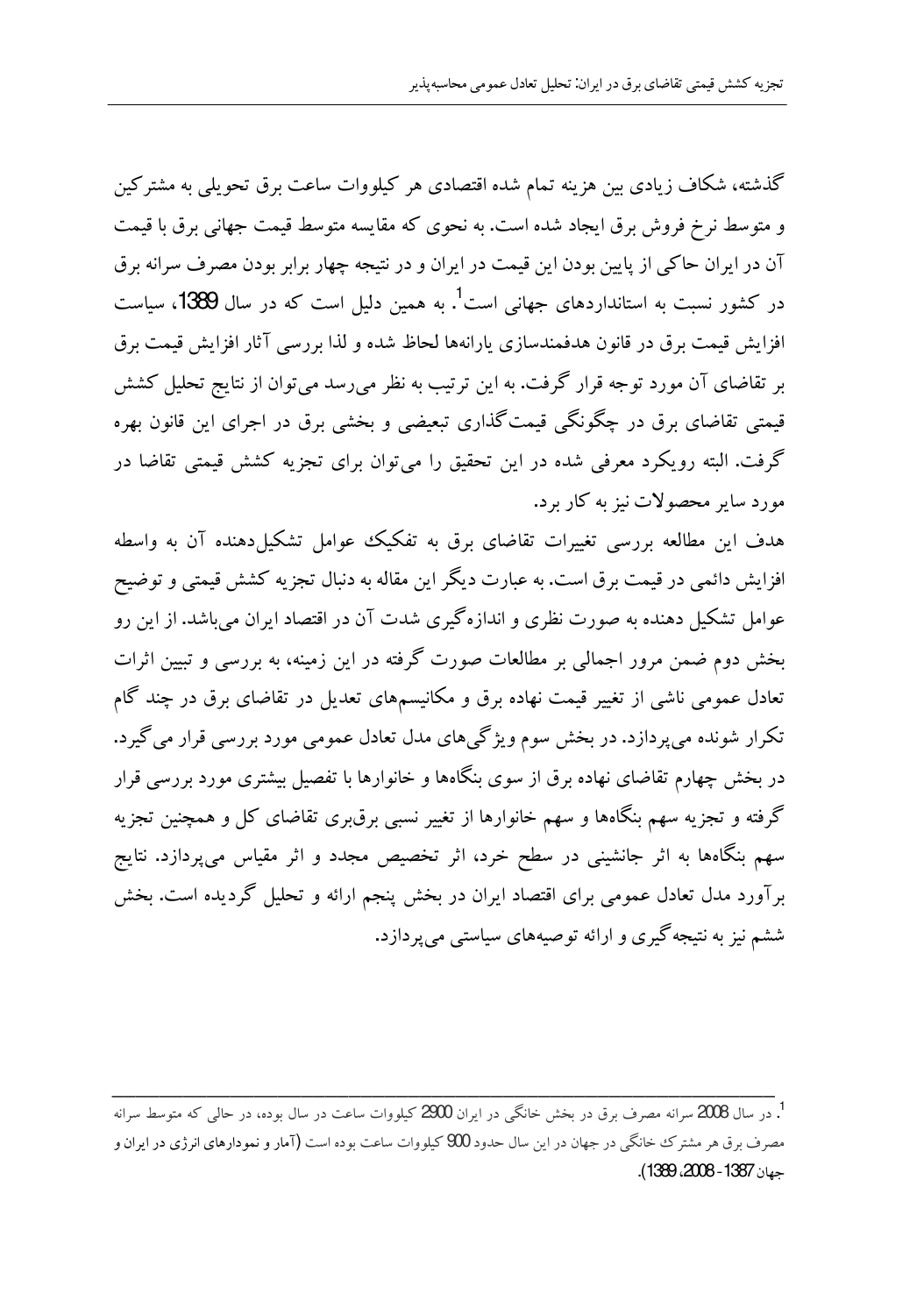#### 2 - ادبيات موضوع و مطالعات صورت گرفته

در ادبیات اقتصادی، بررسی میزان واکنش تقاضا به تغییرات قیمت از طریق سنجش کشش های قیمتی و درآمدی صورت می پذیرد. هر چند میزان کشش های تقاضا اطلاعات مفیدی در زمینه میزان واکنش تقاضا ارائه می،دهند، اما این اطلاعات در مورد تعدیلات صورت گرفته به خاطر افزایش قیمت محدود است. به عبارتی اهمیت انواع مختلف اثرات جانشینی و سایر تعدیلات داخل بنگاهها و خانوارها تنها با استفاده از کشش (تجمیع شده) تقاضا قابل شناسایی نیست. کشش قیمتی تقاضا درصد کاهش تقاضای کل برق به ازای یک درصد افزایش قیمت برق را نشان میدهد، ولی برای مقاصد سیاست گذاری، تجزیه دقیقتر عوامل تشکیل دهنده این کشش ضروری به نظر می,رسد. از این رو در این مطالعه با بهرهگیری از چارچوب تعادل عمومی اثر افزایش قیمت بر تقاضاً به عوامل مختلف تجزيه خواهد شد.

بررسی اثرات ناشی از تغییرات قیمت انرژی بر تقاضای آن در قالب الگوهای تعادل جزئی، مورد توجه بسیاری از مطالعات بوده است. غالب مطالعات صورت گرفته در این زمینه رویکردی جزئی به مساله داشته و بسیاری از آثار تعادل عمومی مورد غفلت قرار گرفته است. بهرهگیری از چارچوب مدلهای تعادل جزئی در بررسی نحوه تعدیل تقاضا به سبب افزایش قیمت موجب میشود تعاملات بخشها و تعدیلات صورت گرفته به خوبی منعکس نگردد. مدلهای تعادل عمومی قادرند تمامی اثرها را اندازهگیری نمایند و از این جهت در این زمینه مناسبتر به نظر میرسند. تغییر قیمت نهاده برق علاوه بر اثر جانشینی و اثر درآمدی در سطح خرد، در سطح کلان نیز سبب ایجاد تعدیلاتی در همه بخشها و نهادهها میگردد. بررسی دقیقتر این اثرات نیازمند بهره گیری از نگاه تعادل عمومی است. به طور کلبی در رویکرد تعادل عمومی روابط اثر گذاری و اثريذيري ناشي از افزايش قيمت برق را مي توان اين گونه بيان نمود:

∕ جانشینی عوامل تولید و کالاهای واسطهای در هر یک از فعالیتهای تولیدی به دنبال افزايش قيمت برق؛

✔ اثر قیمت بالاتر برق بر هزینه تولید و قیمت کالاهای غیر قابل تجارت که از طریق ساختار داده - ستانده منتقل می شود.

∕ افزایش قیمت برق باعث افزایش هزینه تولید و کاهش توان رقابت در مورد کالاهای قابل تجارت می شود. با توجه به فرض ثابت بودن قیمتهای جهانی و شرط سود صفر در تولید،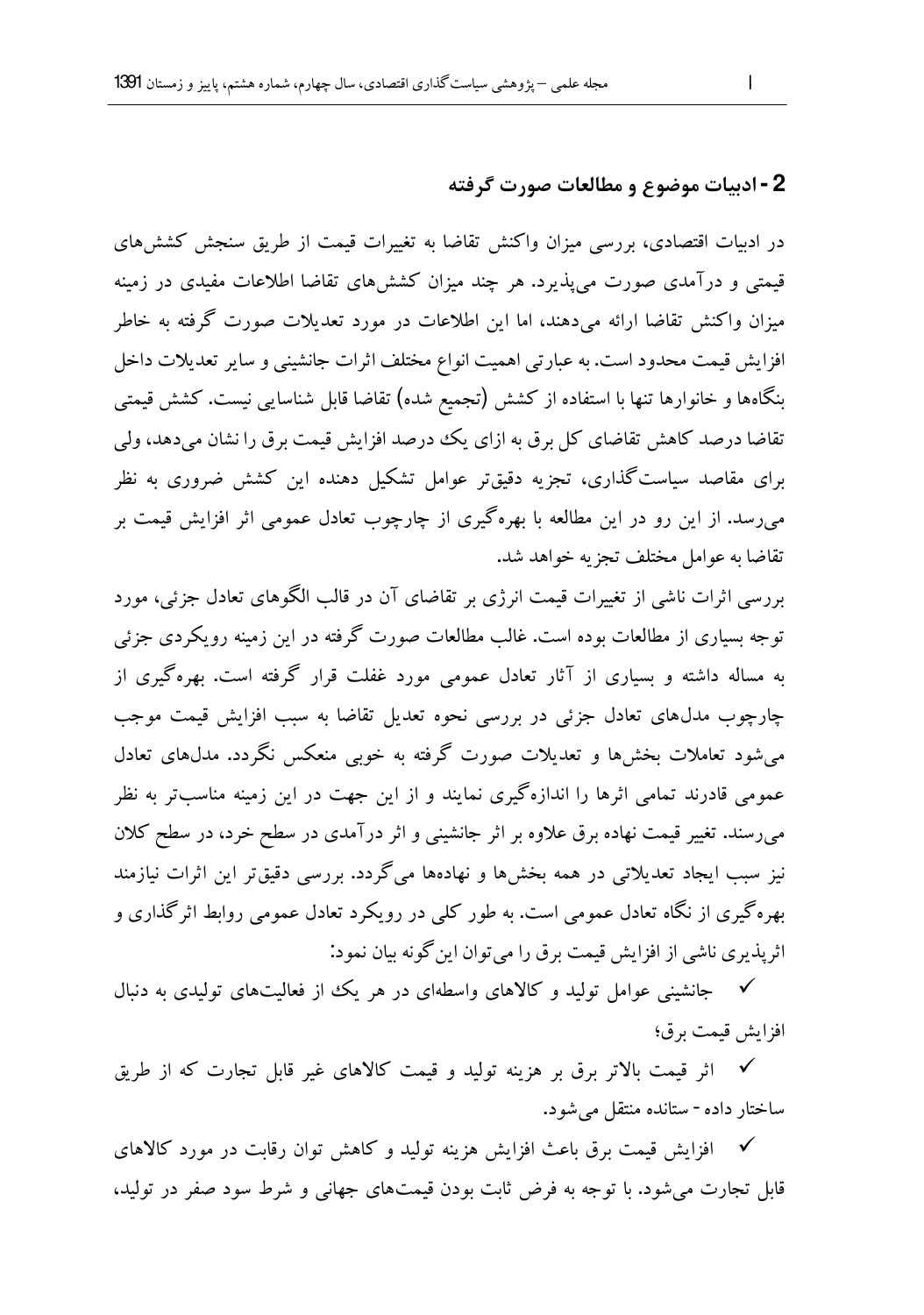ممکن است تقاضا برای برخی نهادههای دیگر مانند نیروی کار کاهش باید که به کاهش دستمزد و هزینه کار میانجامد. این تغییرات در مجموع اثر جانشینی تقاضای برق را متاثر میسازد.

ساختار صنعت ممكن است تغيير كند. افزايش قيمت برق در اقتصاد باز باعث كاهش  $\checkmark$ محصولات برق بر و افزايش ساير محصولات است (اثر ريبزينسكي<sup>1</sup>)<sup>2</sup>.

∕ سهم برق در تقاضای انرژی کاهش یافته و ممکن است شدت مصرف انرژی در ترکیب همه نهادهها كاهش يابد.

افزایش قیمت برق تغییرات سطح تولید در کلیه فعالیتها را به دنبال دارد (اثر مقیاس)  $\checkmark$ که این امر به نوبه خود تقاضای برق را متاثر می سازد.

هر چند تغییر تقاضای برق در اثر تغییرات قیمت آن، نتیجه تعاملات بسیار زیاد و پیچیده بین متغیرهای اقتصاد می باشد، ولی به طور کلی این تعدیلات را در چند گام تکرار شونده می توان خلاصه نمود.

- ∕ گام نخست: افزایش قیمت برق بسته به میزان برق بری مستقیم و غیر مستقیم در ساختار تولید پنگاه، سب افزایش هزینه تولید پنگاه می گردد. با افزایش قیمت محصولات داخلی، میزان تقاضای داخلی و همچنین تقاضای صادراتی محصولات بنگاهها تا جایی کاهش می بابد که هزینه نهایی تولید تقریباً با قیمتهای ثابت جهانی برابر گردد. در این مرحله به دلیل افزایش قیمتهای داخلی در مقایسه با قیمتهای وارداتی، عرضه داخلی نیز کاهش خواهد یافت (اثر مقیاس). کاهش سطح فعالیت تولیدی تقاضای همه نهادهها از جمله برق را کاهش میدهد.
- ∕ گام دوم: کاهش سطح فعالیت داخلی باعث کاهش تقاضای کار و سرمایه شده و درآمد خانوارها را از این محل کاهش میدهد. کاهش درآمد خانوارها سبب می شود تقاضای خانوارها از همه كالاها و خدمات از جمله برق كاهش يابد (اثر درآمدي منفي).
- √ گام سوم: بنگاهها و خانوارها با افزایش قیمت، از میزان استفاده از برق به عنوان نهاده تولید و یا مصرف می کاهند و سایر حامل های انرژی و یا سایر نهادههای تولید را به جای

<sup>1</sup>. Rybczynski Effect

<sup>2</sup>. این اثر جانشینی با اثر جانشینی مرسوم متفاوت است.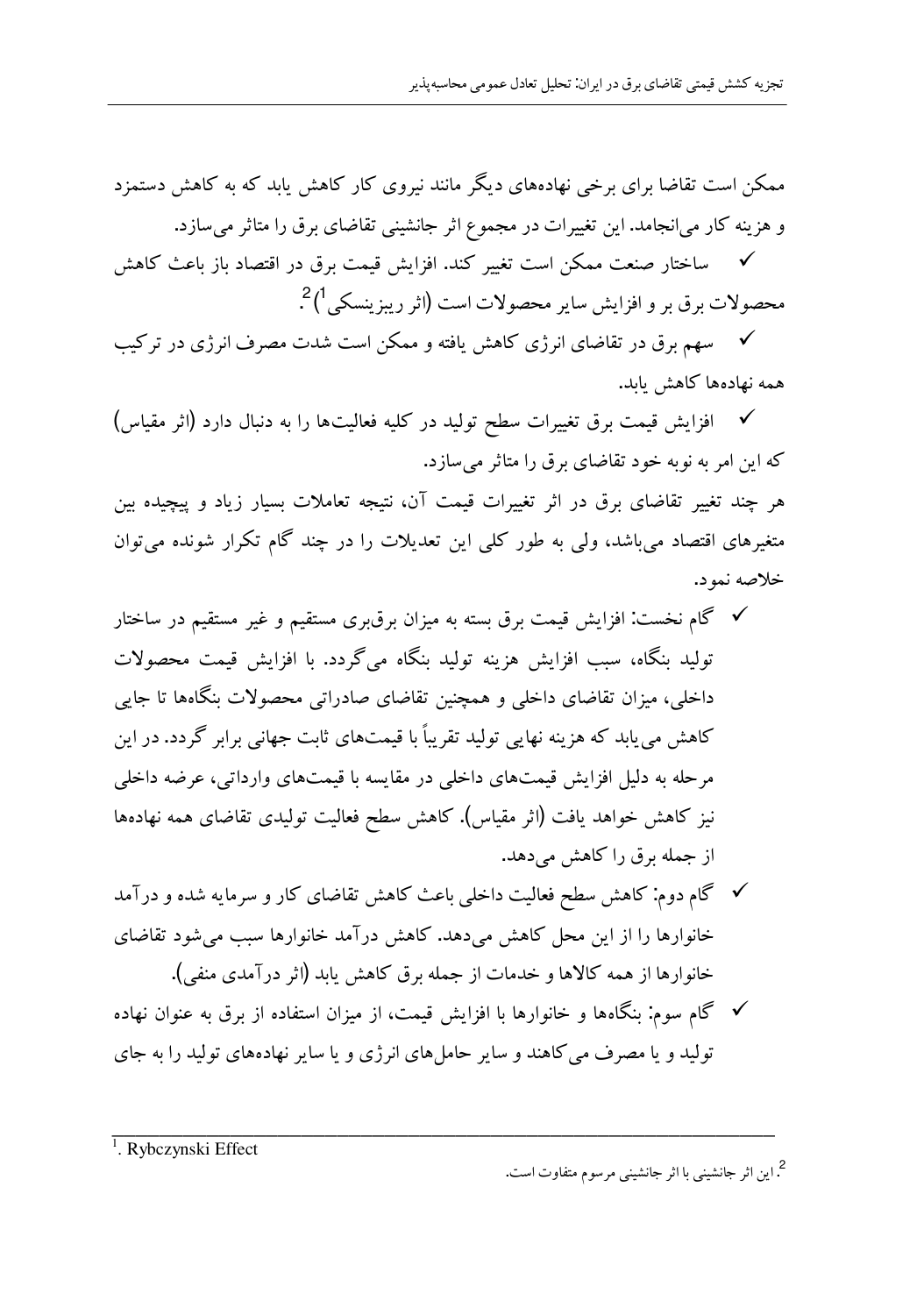آن جایگزین میکنند. از این رو اثر جانشینی<sup>1</sup> باعث کاهش تقاضای برق و افزایش تقاضای سایر نهادهها می شود.

- ∕ گام چهارم. اثر جانشینی باعث افزایش تقاضای کار و سرمایه خواهد شد. از سوی دیگر افزایش تقاضا از کار و سرمایه باعث افزایش درآمد خانوارها از این محل شده و تقاضا براي همه كالاها و خدمات از جمله برق افزايش مي يابد (اثر درآمدي مثبت).
- ∕ گام پنجم: جانشینی نهادههای تولید از یک سو و اثر درآمدی مثبت از سوی دیگر باعث می شود توان رقابت در سطح بین الملل مجدداً افزایش یافته و لذا صادرات افزایش و واردات کاهش یابد. این اثر که به عنوان اثر محصول<sup>2</sup> شناحته می شود، سبب افزایش تقاضای برق می شو د.

در سن مطالعات صورت گرفته، Ang (1995) در مقاله خود به تجزیه تغییرات در تقاضای انرژی به مولفههای مختلف شامل تغییرات سطح تولید، تغییرات ساختار تولید و تغییر شدت مصرف انرژی در بخش های اقتصاد به صورت نظری پرداخته است. در این مقاله چارچوبی کلان برای تجزیه اثرات تغییر قیمت انرژی ارائه گردیده است. همچنین Steenhof (2006) در مقاله خود به تجزیه تقاضای برق در بخش صنعتی چین یرداخته است. با استفاده از این تکنیک، افزایش سطح فعالیت صنعتی عامل اصلی افزایش تقاضای برق در بخش صنعتی در سال&ی 1998 تا 2002 به شمار میرود و البته این اثر تا حدودی با افزایش کارآیی خنثی شده است. مطالعات بسیار اندکی نیز با استفاده از رویکرد تعادل عمومی در این حوزه صورت پذیرفته است. به عنوان مثال Madlener (1996) به صورت جامع به بررسی نقاط ضعف و قوت رویکردهای مختلف در زمینه اندازهگیری اثرات تفکیک شده تقاضا برداخته است. در نهایت Holmoy در سال **2005** مدل<sub>ی</sub> برای اقتصاد نروژ ارائه نموده که با استفاده از رویکرد تعادل عمومی محاسبهپذیر به تجزیه حساسیت قیمتی تقاضای برق پرداخته است.

در ایران، هر چند مطالعات محدودی در زمینه محاسبه کشش تقاضای برق صورت پذیرفته، اما تجزیه کشش قیمتی تقاضا اصلاً مورد توجه نبوده است. تقریبا همه این مطالعات از رویکرد تعادل جزئی برای محاسبه کشش استفاده نمودهاند. برای نمونه مطالعه فتح ا… زاده اقدم (1373) تقاضای

<sup>&</sup>lt;sup>2</sup>. Output Effect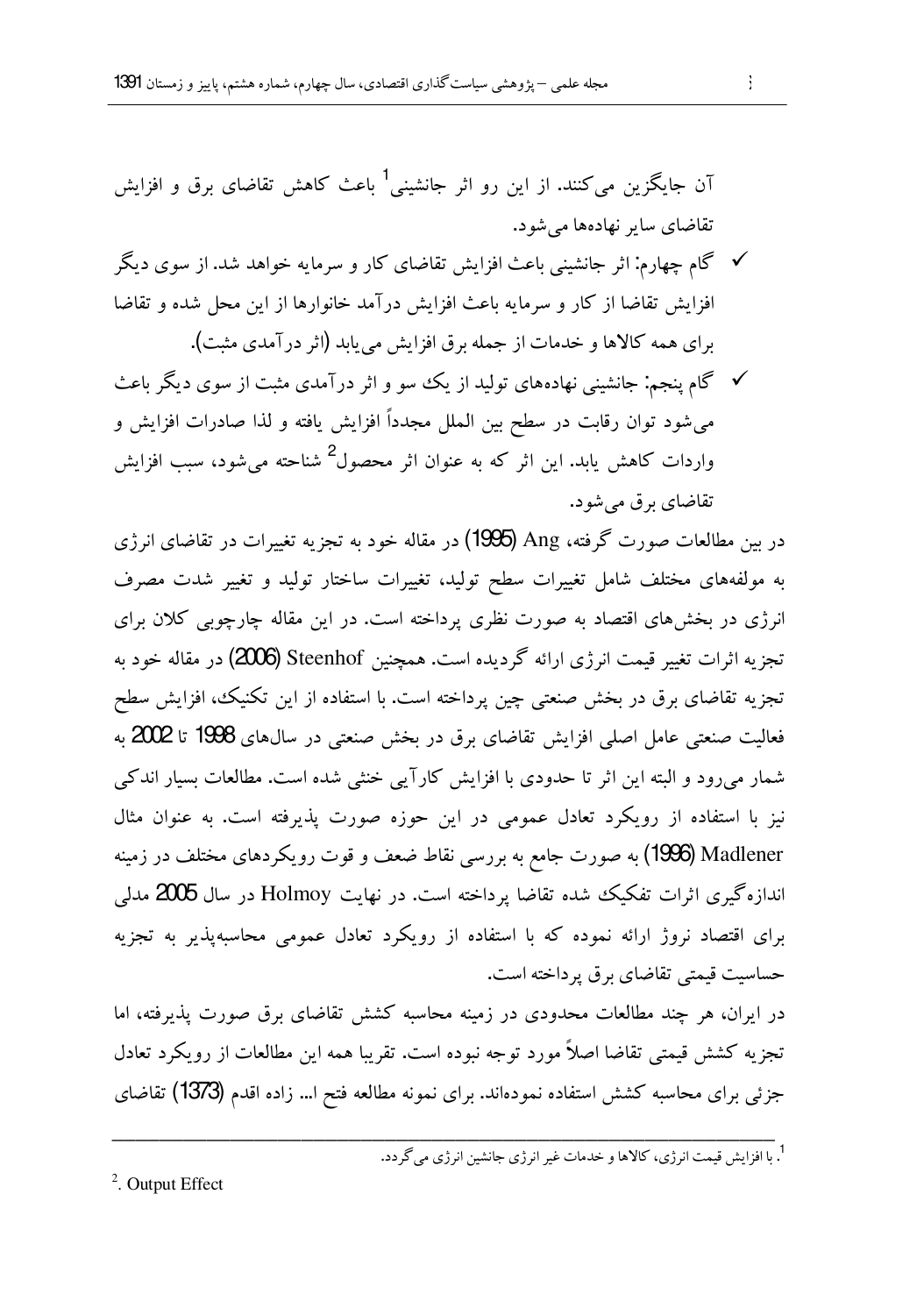انرژی بخش خانگی کشور را تخمین زده است. نتایج بهدست آمده حاکی از آن است که برق همانند حاملهای انرژی، کالایی ضروری در سبد مصرفی خانوار محسوب میشود. مطالعه وی کشش قیمتی تقاضای برق را در کوتاهمدت 0⁄073- و در بلندمدت 0⁄678- بر آورد نموده است. فخرایی (1371) توابع تقاضای تک۵معادلهای حاملهای انرژی را برای بخشهای مختلف برآورد نموده است. بر اساس توابع تقاضای تخمینزده شده و ضرایب بهدست آمده، کشش۵های قیمتی ىرق در ىخش خانگى - توليدى 0⁄4- يرآورد شده است. وى كشش تقاضاى برق نسىت به توليد ناخالص داخلی را در بخش خانگی نیز 3⁄3 محاسبه نموده است. کشش قیمتی و متقاطع تقاضای برق، در هر دو حالت، کوچک تر از یک برآورد شده و افزایش سهم مخارج برق با افزایش یک درصدی قیمت واقعی برق، به میزان 0⁄048 درصد به دست آمده است. در مطالعه خوش سیما (1382)، مدل AIDS برای تخمین تقاضای حاملهای گاز طبیعی، برق و فرآوردههای نفتی با روش رگرسیونهای به ظاهر نامرتبط انتخاب شده است و نتایج به دست آمده نیز حاکی از بی کشش بودن تقاضای فرآوردههای نفتی و برق میباشد. این نتیجه در مطالعه شاهمرادی و هنرور<sup>1</sup> (2008) نیز تابید شده است.

در مطالعه حاضر ضمن برآورد سهم خانوار و سهم فعالیتهای تولیدی از حساسیت قیمتی تقاضای برق، میزان حساسیت در فعالیتهای تولیدی به چند مولفه تغییر در نسبت نهادههای تولیدی (اثر مقیاس)، اثر تغییر برق،ری (اثر جانشینی) و اثر تخصیص مجدد تجزیه میگردد. به علاوه اثر جانشینی (به تفکیک سهم هر فعالیت از کل اثر جانشینی فعالیتهای تولیدی) و اثر مقیاس برای فعالیتهای تولیدی نیز ارائه گردیده است.

# 3 - معرفے, مدل و دادہھا

در تحقیق حاضر یک تحلیل مقایسهای ایستا انجام خواهد شد. به بیان دیگر تصویر اولیه اقتصاد با تصویر اقتصاد پس از افزایش قیمت برق مقایسه خواهد شد. سپس کشش تقاضای برق به اجزای آن تفکیک می شود. برای شبیهسازی تصویر اقتصاد ایران، از یک مدل تعادل عمومی محاسبهپذیر ىھرە گرفته مى شود. اين مدل در برگيرندە 9 فعاليت توليدى، دولت، بخش خارجى و همچنين

<sup>&</sup>lt;sup>1</sup>. Shahmoradi & Honarvar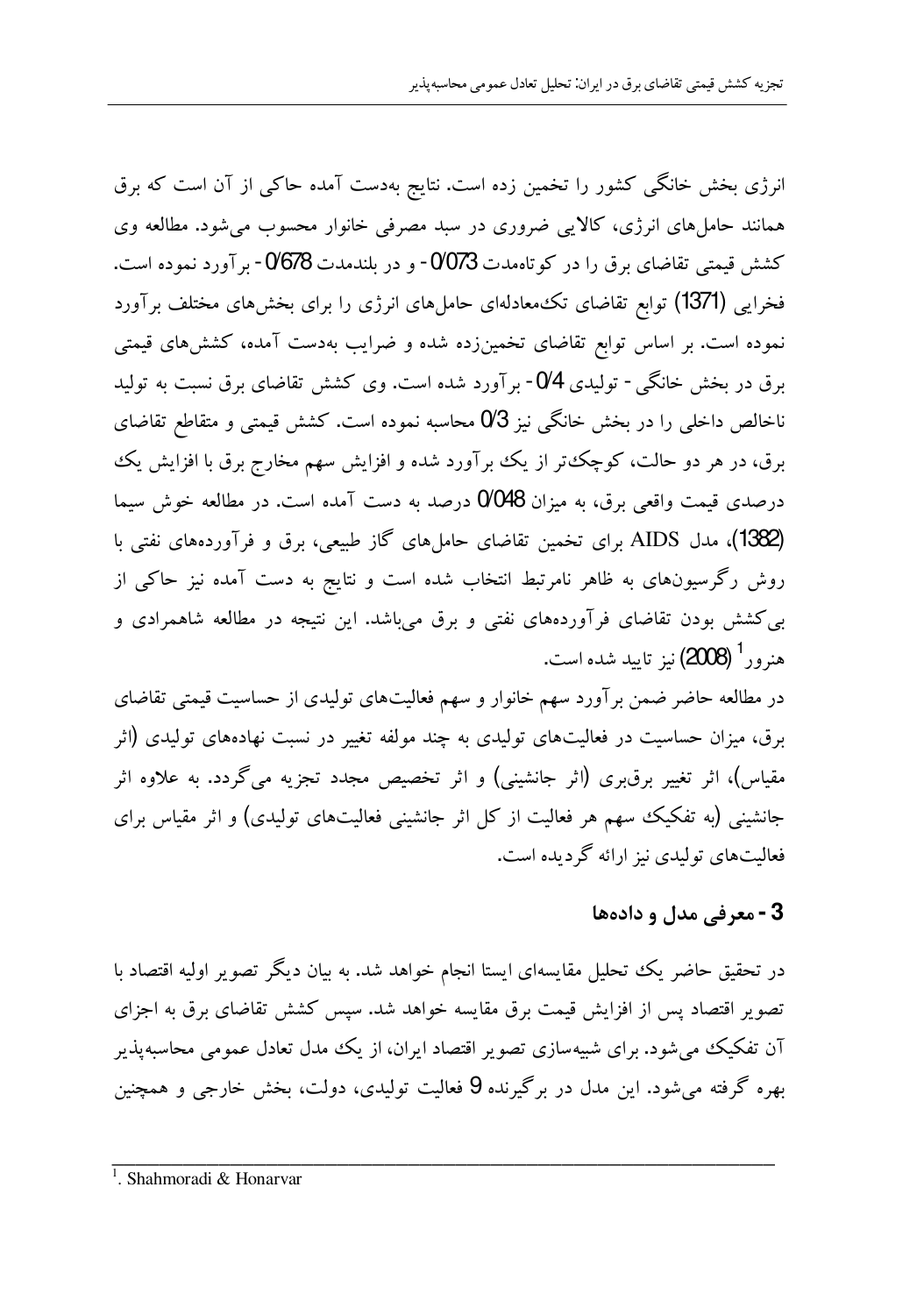.<br>خانوارهاست. فرض می شود که فعالیتهای تولیدی به دنبال حداقل سازی هزینه بر اساس قیمتهای داده شده هستند و به این ترتیب سطح عرضه محصول، صادرات و همچنین تقاضا از نهادهها و همچنین کار و سرمایه را تعیین میکنند. به علاوه فرض شده است خانوارها در یبی حداکثرسازی مطلوبیت مقید به محدودیت بودجه هستند و از این طریق سطح تقاضای خانوارها از کالاها و خدمات داخلی و وارداتی تعیین میشود. تابع مطلوبیت خانوارها یک تابع مطلوبیت غیر مستقیم بر اساس درآمد و همچنین بردار قیمت کالاها و خدمات است. برای سادگی تحلیل فرض شده است تراز يرداختها همچنين بودجه دولت در موازنه قرار دارند.

فرض شده است توابع تولید و مطلوبیت از فرم ساختار لایهای<sup>1</sup> با کشش جانشینی ثابت<sup>2</sup> (CES) بهره گرفتهاند. در تحقیق حاضر ساختار تولید و مصرف، مطابق مطالعه منظور و همکاران (1390) در نظر گرفته شده است<sup>3</sup> در این الگو متغیرهای درونزا را می توان در سه دسته شاخص های قیمت (شاخص قیمت کالاها و خدمات داخلی، کالاها و خدمات وارداتی، نرخ ارز، دستمزد و بهره سرمایه)، شاخصهای سطح فعالیت (سطح تولید، عرضه، صادرات و تقاضا از نهادهها) و شاخصهای رفاه (سطح مطلوبیت، سطح درآمد و سطح تقاضا از کالاها و خدمات) تقسیمهندی نمود. در این الگو متغیرهای درونiرا بر اثر تعامل کارگزاران اقتصادی در بازارها تعیین می شوند. متغیرهای برونزا در مدل تعادل عمومی نیز در دو دسته کشش های جانشینی و همچنین پارامترهای سهم طبقهبندي مي شوند.

کشش های جانشینی در مدل تعادل عمومی به صورت برونزا تعیین می شوند. معمولاً سه روش برای تعیین کشش های جانشینی وجود دارد. در روش اول که روش متداول در مطالعات تعادل عمومی است، مقادیر کشش بر اساس سایر مطالعات انتخاب می شود و سپس دامنهای از مقادیر مختلف برای تحلیل حساسیت نتایج به کار گرفته میشود. در روش دوم این کشش ها بنا به استنباط محقق اختیار می شوند. در نهایت در روش سوم لازم است همه پارامترهای کشش جانشینی تخمین زده شود. روش سوم به دلیل نیاز به دادههای گسترده فعالیتهای تولیدی به صورت سری زمانی،

<sup>3</sup>. بیان ریاضی شروط اساسی به کار رفته در مدل تعادل عمومی شامل تسویه بازار، توازن درآمد و شرط سود صفر برای هـر بخـش نیز در مطالعه منظور و همکاران (1390) ارائه شده است. همچنین برای اطلاعات بیشتر در زمینـه مـدلسـازی انـرژی در چـارچوب مدل،هاي تعادل عمومي محاسبه يذير به (Küster, Ellersdorfer, & Fahl, 2007) مراجعه نماييد.

 $\overline{1}$ . Nested Structure

<sup>&</sup>lt;sup>2</sup>. Constant Elasticity of Substitution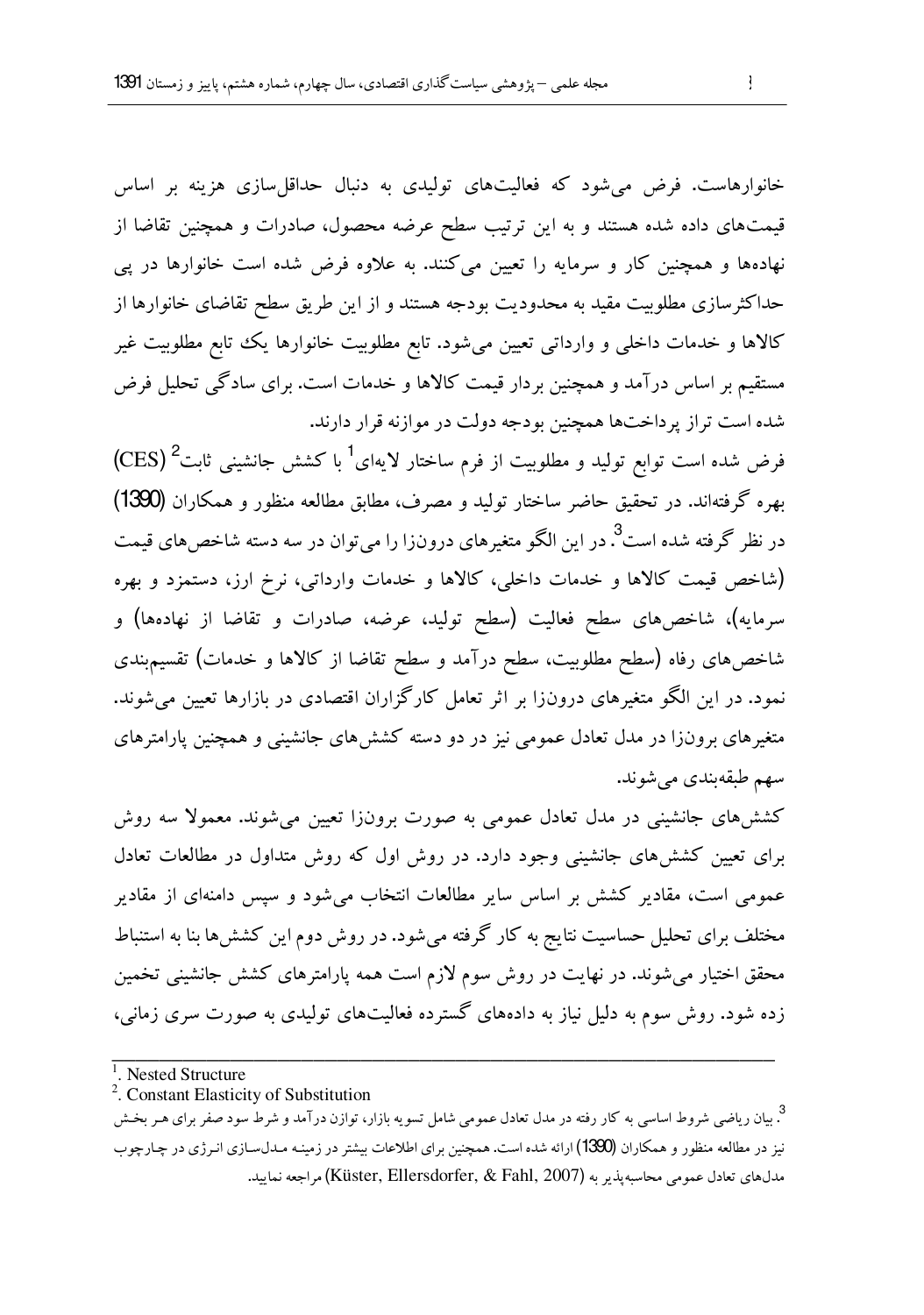معمولاً با غیر ممکن است با هزینه بسیار بالایی دارد. در مدل این تحقیق کشش جانشینی در لایه ارزش افزوده (کار و سرمایه)، کشش جانشینبی در لایه انرژی (برق و لایه سایر حاملها) و کشش جانشینی در لایه نهادههای واسطه وجود دارد که بین این سه لایه نیز یک ییارامتر جانشینی تعریف می شود<sup>1</sup>. کشش ها بر اساس مطالعه منظور و همکاران (1390) تعیین شدهاند و برای تحلیل حساسیت، دامنهای از مقادیر کشش مورد بررسی قرار خواهد گرفت. به دلیل فقدان اطلاعات در خصوص این پارامتر باید سناریوهای مختلفی از کشش جانشینی در نظر گرفت. به بیان دقیقتر، فرض خواهد شد کشش جانشینی بین نهاده برق و لایه انرژیهای فسیلی (سایر حاملهای انرژی) مقادير 0، 0/1، 0/2، 0/3، 0/4 و 0/5 به خود بگيرد. هر چند اين مقادير فرضي هستند اما با توجه به مطالعات انجام شده در سایر کشورها و همچنین مطالعات کشش قیمتی انرژی در ایران، انتظار میرود مقدار کشش جانشینی بین برق و سایر حاملهای انرژی در همین دامنه قرار داشته باشد<sup>2</sup>. پارامترهای سهم نیز به صورت برونزا تعیین میشوند. با این تفاوت که پارامترهای سهم در فرآیند کالیبراسیون و بر اساس اطلاعات مربوط به تصویر اقتصاد در سال پایه محاسبه شدهاند. در فرآیند شبیهسازی لازم است مدل طراحی شده بر اساس دادههای سال پایه کالیبره شود. به عبارت دیگر برای آنکه مدل طراحی شده قادر باشد دادههای سال پایه را باز تولید نماید، لازم است پارامترهای سهم بر اساس دادههای سال پایه محاسبه شوند. کالیبراسیون مدل تعادل عمومی یا بر مبنای جداول داده ستانده انجام میشود یا بر اساس ماتریس حسابداری اجتماعی صورت میپذیرد. این دو ساختار به گونهای تنظیم شدهاند که تعاملات بخشی فعالیتهای مختلف را به تفصیل در بر دارند و تصویر تفصیلی از روابط اقتصادی بخشهای مختلف ارائه می کنند. مدل تحقیق حاضر بر مبنای ماتریس دادههای خرد انرژی 1380 وزارت نیرو طراحی شده است. این ماتریس که یک شکل

<sup>تم</sup> جانشینی بین برق و لایه سایر حاملهای انرژی، بدین مفهوم است که با افزایش قیمت برق، تقاضا برای شکل دیگری از حاملهای انرژی افزایش می یابد. این کشش جانشینی در فعالیتهای گوناگون متفاوت است، اما تعیین مقدار دقیق آن نیازمند دادههای فراوان و محاسبات تکنیکی است. توجه به این نکته لازم است که پارامتر جانشینی بین«برق و لایه سایر حامل های انرژئ› ا پارامتر«جانشینی بین برق و گاز طبیعی› یا پارامتر«جانشینی بین برق و زغال سنگ، متفاوت است.

<sup>.</sup> ب<mark>رای توضیح بیشتر در خصوص مقدار پارامتر جانشینی لایههای مختلف بین کار، سرمایه، انرژی و نهادههای واسطه به مطالعه</mark> شاهمرادي و همكاران (1<del>388</del>) مراجعه كنيد.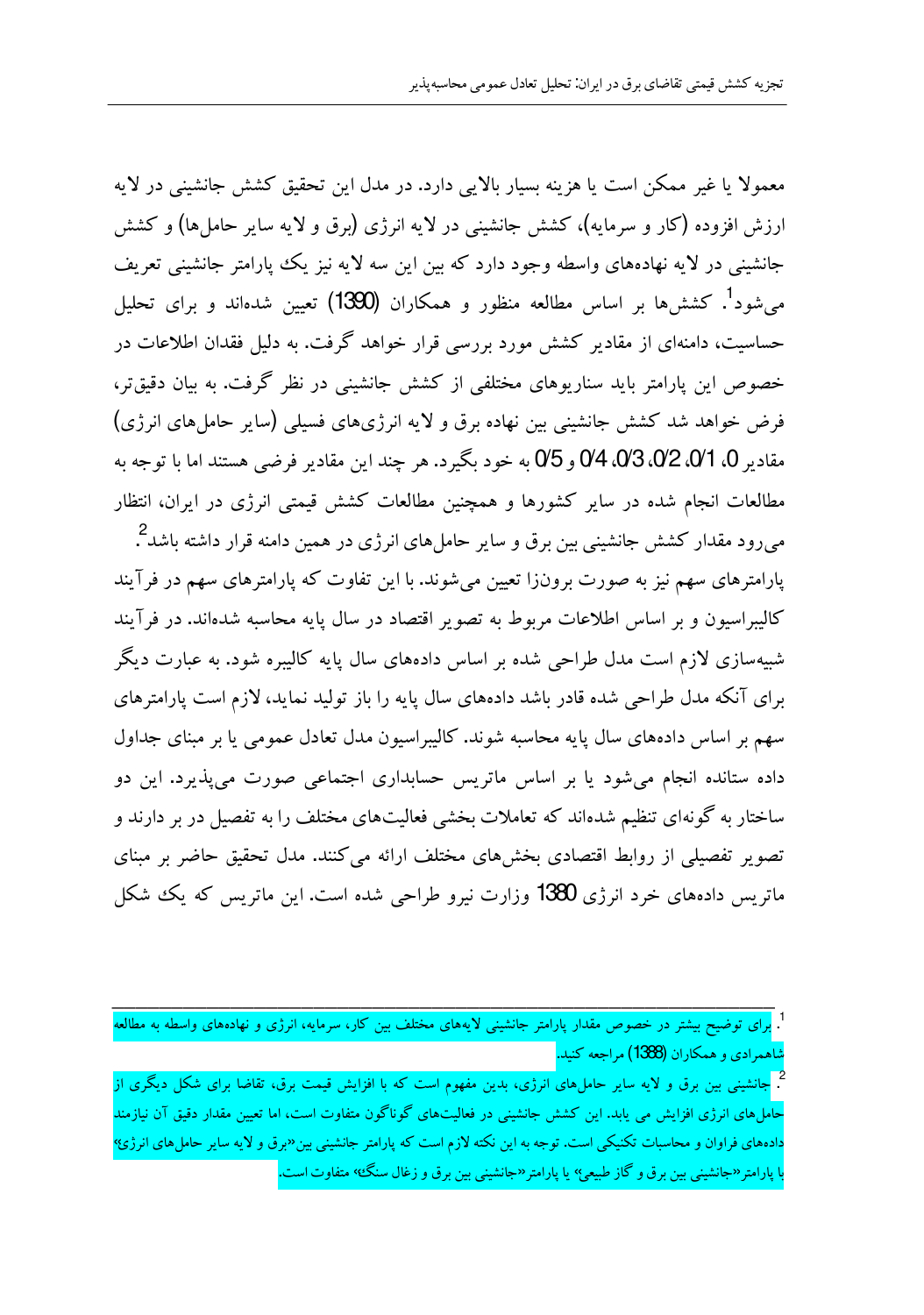تغییر یافته از ماتریس حسابداری اجتماعی است اطلاعات مفیدی از بازار انرژی و همچنین بازار برق در بر دارد که در تحلیل حاضر مفید خواهد <sub>تو د</sub><sup>1</sup>.

4 -مبنای نظری «تکنیک تجزیه حساسیت قیمتی» تقاضای کل برق

«تکنیک تجزیه حساسیت قیمتم» یک تکنیک نوین در مطالعات تعادل عمومی است. به همین منظور برای آشنایی بیشتر علاقمندان به این مبحث، در این قسمت مبانی نظری «تکنیک تجزیه کششر؛ معرفی شده است. همچنین در این بخش به برخی از فروضی که مدل تحقیق بر اساس آن بنا شده است اشاره خواهد شد. در مدل تحقیق حاضر برای بررسی دقیق تر تعدیلات صورت گرفته در فعالیتهای مختلف، تقاضا برای نهاده برق به دو گروه اصلی شامل تقاضای واسطهای بنگاهها و تقاضای نهایی خانوارها و نهادها تقسیم می شود. شرط تعادل در بازار برق به صورت زیر خواهد بو د:

$$
E = Eh + Es
$$
 (1)

 $\rm E_{h}$  که در آن  $\rm E$  نمایانگر عرضه کل برق،  $\rm E_{s}$  مجموع تقاضای فعالیتهای تولیدی از نهاده برق، مجموع تقاضای برق خانوارها و نهادهاست. در ادامه فرم تابعی تقاضای خانوارها و تولیدکنندگان از نهاده برق بیان شده و سیس چگونگی تفکیک کشش با کمک آنها تبیین خواهد شد.

# **1 4 -** تقاضای برق از سوی فعالیتهای تولیدی

میزان تقاضا برای برق به عنوان یک نهاده از سوی فعالیتهای تولیدی صورت می پذیرد. رفتار بهینه پایی تولیدکنندگان تعیین کننده میزان تقاضای آنها از نهادههاست. همان طور که گفته شد، تولیدکنندگان به دنبال حداقل سازی هزینه و بهینهیابی تولید هستند. از این رو برای استخراج تابع تقاضای برق فعالیتهای تولیدی، نیازمند بررسی تابع هزینه فعالیتها میباشیم. توابع تولید لایهای

<sup>&</sup>lt;sup>1</sup>. برای توضیح بیشتر به مطالعه شاهمرادی و همکاران (1388) رجوع کنید.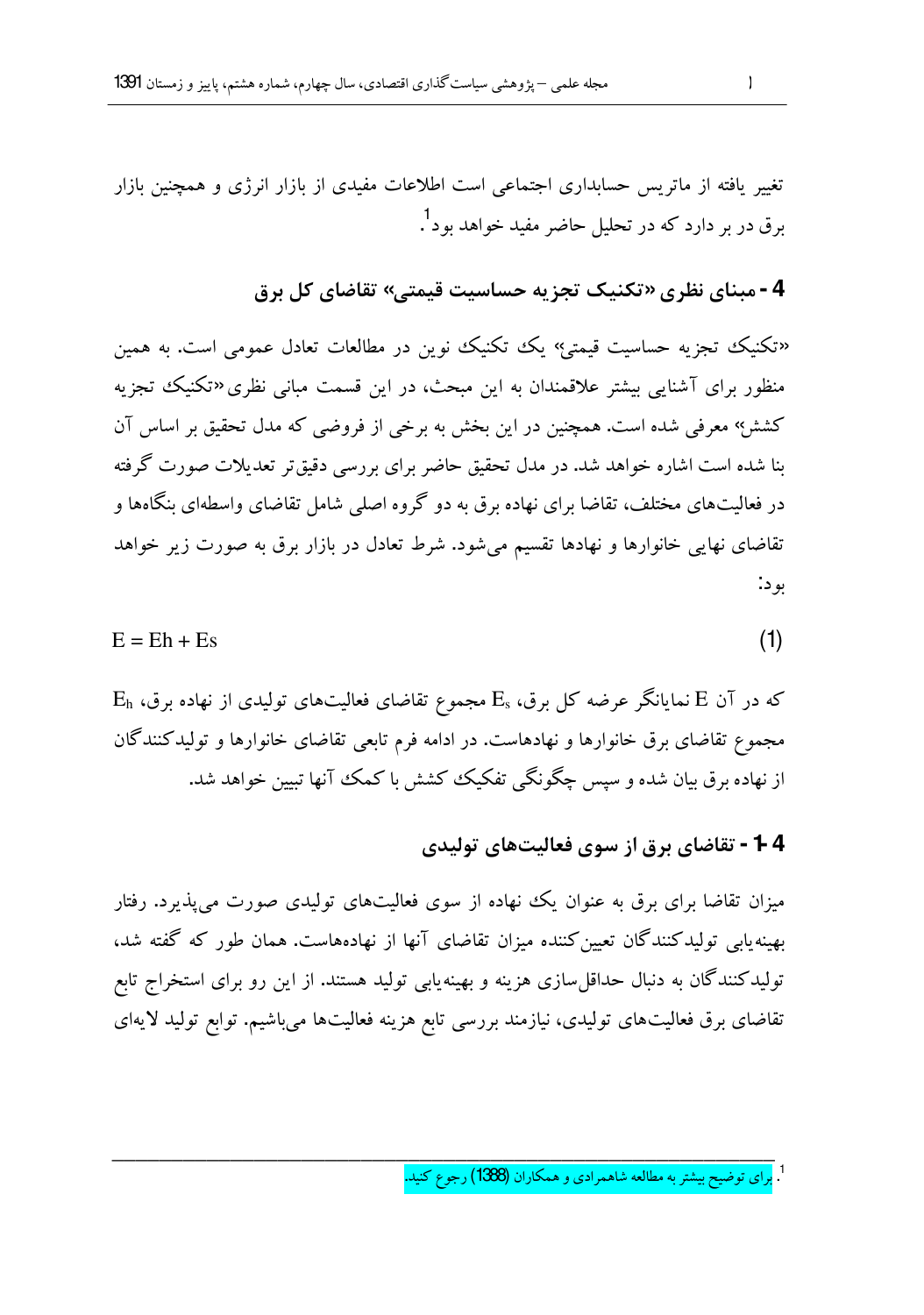$$
Q_{j} = F_{j}(L,K) + G_{j}(I) + D_{j}(EL,E)
$$
\n
$$
D_{j}(E,NE) = \alpha_{en,j} \left[ \theta_{el,j} \frac{1}{\delta} (EL)^{\frac{\delta-1}{\delta}} + (1 - \theta_{el,j})^{\frac{1}{\delta}} (E)^{\frac{\delta-1}{\delta}} \right]^{\frac{\delta}{\delta-1}}
$$
\n(2)

 $\alpha_{en}$  که در آن K، ترتیب نهادههای نیروی کار، سرمایه و نهادههای واسطهای بوده،  $\alpha_{sn}$  $\rm\,E$  معرف سهم انرژی در تولید فعالیت j،  $\rm\, \theta_{\rm\,}$  سهم نهاده برق از کل نهاده انرژی، EL نهاده برق و  $\rm E$ نهاده انرژی به جز برق است. تابع هزینه واحد به دست آمده از تابع تولید نیز به صورت زیر مے باشد:

$$
C_j = f_j(P_i, P_k) + g_j(P_i) + d_j(P_{gl}, P_s)
$$
\n(3)

که در آن  $P_k$  و  $P_i$  به ترتیب نمایانگر شاخص قیمت نهاده نیروی کار، سرمایه و کالای واسطهای میباشند. در این معادله قیمت برق با  $P_{sl}$  و قیمت انرژیهای فسیلی نیز با  $P_s$ نشان داده شده است و:

$$
d_j(P_{\rm sl}, P_{\rm s}) = S_{\rm sn,j} \left[ \theta_{\rm sl,j}(P_{\rm sl})^{1-\delta} + (1 - \theta_{\rm sl,j})(P_{\rm s})^{1-\delta} \right]^{\frac{1}{1-\delta}}
$$

این تابع بر حسب قیمتهای بازاری برق، سوختهای فسیلی (نهاده انرژی به جز برق)، نهاده واسطه، نیروی کار و سرمایه بدست آمده است. با فرض اینکه تابع هزینه بنگاه به صورت فوق باشد و با فرض بهینه یابی رفتار تولیدکننده میتوان تابع تقاضا برای برق را استخراج نمود. بر اساس قواعد اقتصاد خرد و با استفاده از لم شفارد<sup>2</sup> تابع تقاضای برق برای فعالیت j به صورت زیر خواهد بو د:

<sup>.&</sup>lt;br>1. براى اطلاعات بيشتر به Mysen, 1991 or Uzawa, 1962 or Grepperud & Rasmussen, 2004 مراجعه كنيد.

<sup>&</sup>lt;sup>2</sup>. Shephard's Lemma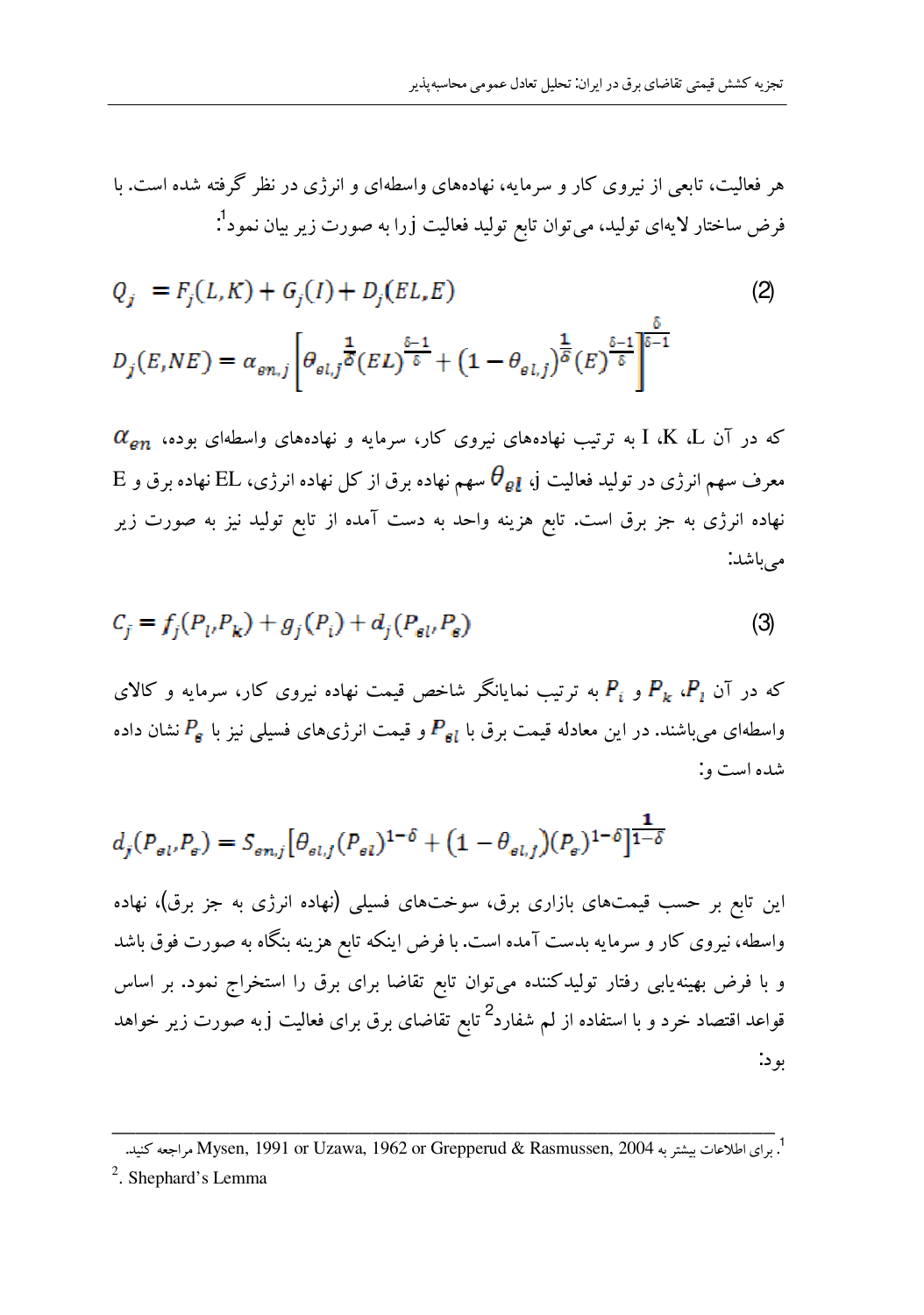$$
d_j = AL_j \cdot \frac{\partial c_j}{\partial P_{\theta l}} = \theta_{\theta l} \cdot AL_j \cdot S_{\theta n,j} \left[ \frac{\left(\theta_{\theta,j} (P_{\theta l})^{1-\delta} + (1-\theta_{\theta,j}) (P_{\theta})^{1-\delta}\right)^{\frac{1}{1-\delta}}}{P_{\theta l}} \right]^5 \tag{4}
$$

- که در این تابع، AL بیانگر سطح فعالیت می باشد.
	- 4 -2 تقاضاي برق خانوارها

خانوارها با مصرف كالاها و خدمات به دنبال حداكثر كردن مطلوبيت خود هستند. ساختار مطلوبیت به شکل فرم لایهای تابع با کشش جانشینی ثابت<sup>1</sup> (CES) در نظر گرفته شده است که در آن خدمات حاصل از نهاده برق (E) و خدمات حاصل از سایر حاملهای انرژی (NE)، لایه خدمات انرژی (EN) را تشکیل می،دهند و در لایه بالایی انرژی با کالاها و خدمات غیر انرژی (M) ترکیب شده و مطلوبیت کل خانوار را تشکیل می دهد.

$$
U - \mu \left[ \sum_{i=1}^{N} \alpha_i^T M_i^T \right]^{\frac{\gamma}{\gamma - 1}} + (1 - \mu) \left[ \beta_{\mathfrak{s}i} \mathfrak{e}(EL) \right]^{\varphi - 1} + (1 - \beta_{\mathfrak{s}i})^{\varphi} (E) \mathfrak{e}^{-1} \right]^{\frac{\varphi}{\varphi - 1}}
$$

در این تابع  $\mu$  سهم کالاها و خدمات غیر انرژی در سبد خانوار،  $\gamma$  کشش جانشینی کالاها و خدمات غیر انرژی، φ کشش جانشینی کالاها و خدمات انرژی و  $\alpha_i$  و  $\beta_e$  به ترتیب سهم کالای i ام از کل کالاها و خدمات غیر انرژی و سهم برق از کل کالاها و خدمات انرژی در سبد مصرفی خانوار است.

از تابع مطلوبیت فوق، تابع مطلوبیت غیر مستقیم به دست میآید، که با توجه به "اتحاد روی<sup>2</sup>"، تابع تقاضای برق خانوارها به صورت زیر از آن استخراج میشود:

$$
E_{el}^{h} = WL \cdot \beta_{el} \cdot (1 - \mu) \left[ \frac{\{\beta_{el}(P_{el})^{1 - \phi} + (1 - \beta_{e})(P_{e})^{1 - \phi}\}^{\frac{1}{n - \phi}}}{P_{el}} \right]^{\phi} \tag{5}
$$

در معادله فوق، WL نیز نمایانگر سطح رفاه میباشد.

 $\frac{1}{1}$ . Constant Elasticity of Substitution

 $2$ . Roy's Identity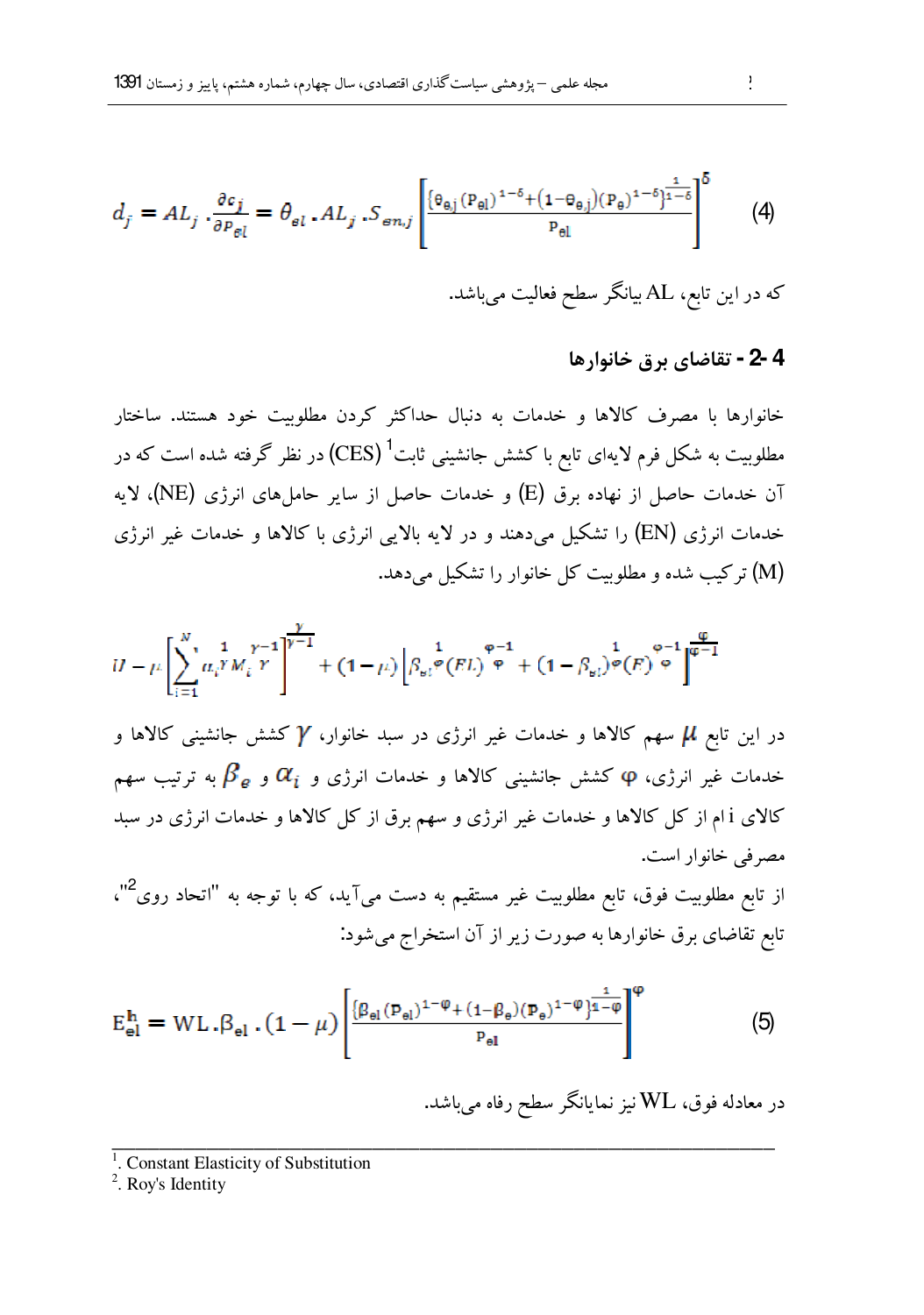# 4 -3 - روش تجزيه تقاضاي برق

برای تجزیه تغییرات تقاضا به دنبال افزایش قیمت برق، ابتدا نرخ تغییر تقاضای کل برق از محاسبه دیفرانسیل کلی تساوی (1) و تقسیم طرفین بر E به صورت زیر به دست می آید:

$$
\hat{E} = \frac{E_S}{E} E_S + \frac{E_H}{E} E_H \tag{6}
$$

که در آن  $\hat{E}$  نرخ تغییر در تقاضای کل برق  $\widehat{\text{E}}_{\texttt{s}}$  نرخ تغییر در تقاضای نهاده برق از جانب فعالیتهای تولیدی و  $\widehat{\textbf{E}}_{\textbf{H}}$  نرخ تغییر در مصرف برق توسط خانوارهاست. در ادامه به بررسی مولفههای تشکیل دهنده نرخ تغییر تقاضای برق فعالیتهای تولیدی میپردازیم. کل تقاضای نهاده برق از حاصل جمع تقاضاي نهاده برق همه فعاليتهاي توليدي به دست مي آيد.

$$
E_{\rm s} = \sum_{\rm j} E_{\rm j} = \sum_{\rm j} Z_{\rm j}^{\rm E} V_{\rm j}^{\rm F} \tag{7}
$$

که در آن 
$$
V_j^F
$$
 کل نهادههای مورد استفاده فعالیت تولیدی زام به صورت تجموعی بوده و  $Z_j^E = \frac{\mathbf{E}_j}{\mathbf{v}_j^F} = \frac{\mathbf{E}_j}{\mathbf{v}_j^F} = \frac{\mathbf{E}_j}{\mathbf{v}_j^F}$ سهم نهاده برق در آن فعالیت از کل نهادههای همان صنعت است. به عبارت دیگر  $\frac{\mathbf{E}_j}{\mathbf{v}_j^F} = \frac{\mathbf{E}_j}{\mathbf{v}_j^F}$ 

$$
dE_s = \sum_j V_j^{\mathrm{F}} \cdot dZ_j^{\mathrm{E}} + \sum_j Z_j^{\mathrm{E}} \cdot dV_j^{\mathrm{F}} \tag{8}
$$

برای محاسبه نرخ تغییر، دو طرف را به 
$$
E_{\rm S}
$$
 تقسیم نموده و با مرتب نمودن داریم:

$$
\widehat{\mathbf{E}}_{\mathbf{S}} = \sum_{j} \frac{\mathbf{E}_{j}}{\mathbf{E}_{\mathbf{S}}} \widehat{\mathbf{Z}}_{j}^{\mathbf{E}} + \sum_{j} \frac{\mathbf{E}_{j}}{\mathbf{E}_{\mathbf{S}}} \widehat{\mathbf{V}}_{j}^{\mathbf{F}} = \widehat{\mathbf{Z}}^{\mathbf{E}} + \widehat{\mathbf{V}}^{\mathbf{F}} + cov \left( \frac{\mathbf{Z}_{j}^{\mathbf{E}}}{z^{\mathbf{E}}}, \widehat{\mathbf{V}}_{j}^{\mathbf{F}} \mathbf{A}_{j}^{VF} \right)
$$
(9)

در این معادله  $\lambda_j^{VF}=\frac{V_j^F}{V_i}$  برق $V_j^F=\sum_j V_j^F=\sum_j V_j^F$  است.  $\lambda_j^{VF}=\frac{V_j^F}{V_i}=\lambda_j^{F}$  بوده که به قیمتهای ثابت اندازهگرفته میشود.  $\widetilde{\mathrm{Z}^{\mathrm{E}}}$ میانگین وزنی نرخ تغییر برق $\mu$ ی صنایع است. کوواریانس مورد نظر نیز کوواریانس وزنی بین برق بری و نرخ تغییر کل نهادهها را با وزنهای انداز ه می گیر د.  $\mathcal{X}^{VF}_i$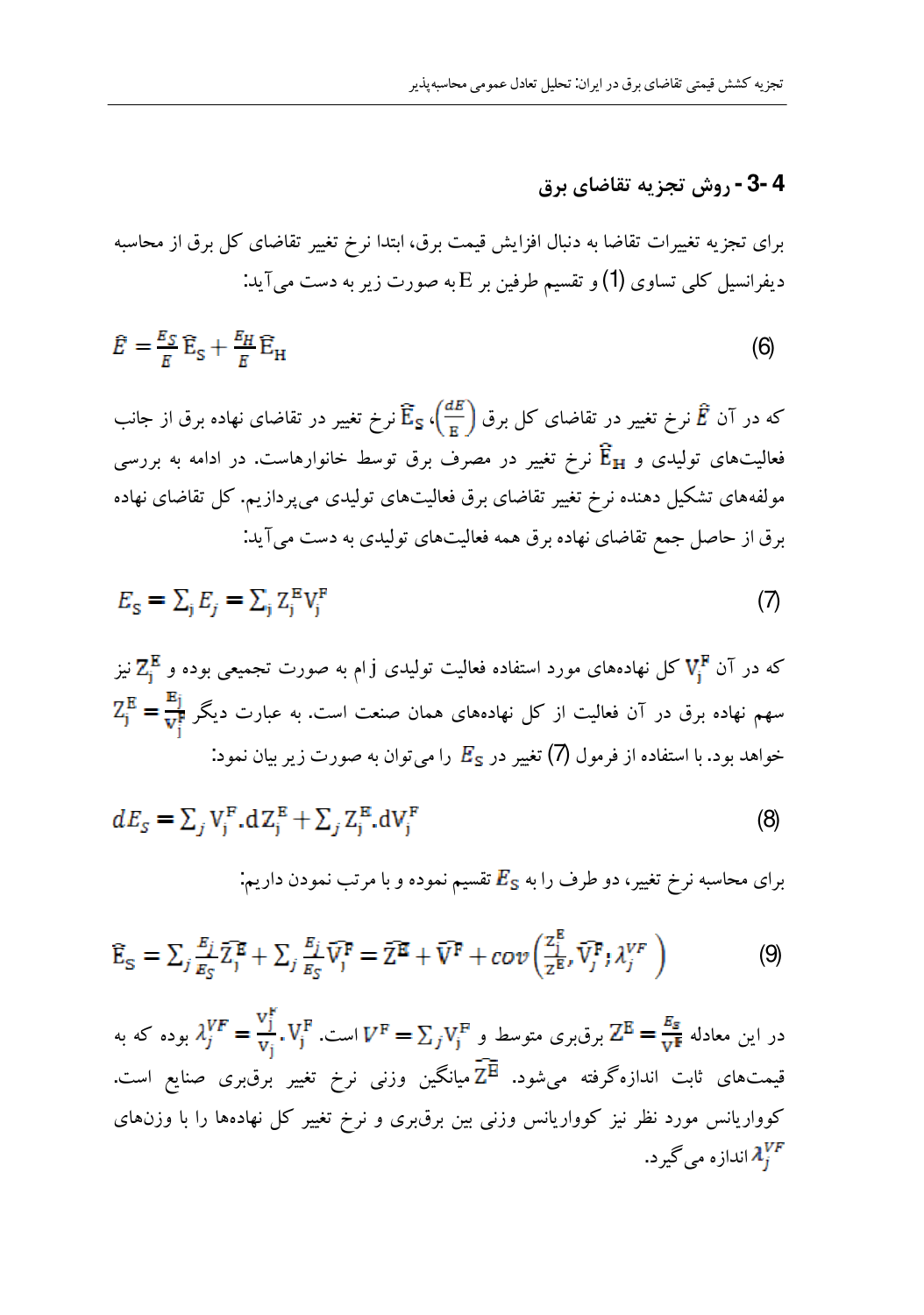بدین ترتیب، تغییر نسبی در تقاضای نهاده برق به سه عامل تجزیه گردیده است. 1. اثر جانشینی  $(\bar{\mathrm{Z}^{\mathrm{E}}})$ : که نشان<code>ca</code>شده تغییرات تناسبی در میانگین وزنی شدت مصرف برق در فعاليتهاي توليدي است. 2. اثر مقیاس<sup>1</sup> (V<sup>F</sup>): که رشد متوسط تقاضای نهادهها -به صورت تجمیع شده -را نشان میدهد. 3. اثر تخصیص مجدد $\left(\sqrt{\frac{z_{\rm j}}{z^{\rm E}}},\widehat{V_{\rm j}^{\rm F}}; \lambda_j^{VF}\right)\bigg)^2$ شدت همبستگی میان تغییرات تناسبی در میانگین وزنی شدت مصرف برق در فعالیتهای تولیدی و تغییرات تناسبی مصرف کل نهادهها در هر یک از فعالیتهای تولیدی را نشان میدهد. برای محاسبه عناصر موثر در کشش قیمتی لازم است تغییرات تقاضای بخش ها و خانوارها از مدل تعادل عمومی محاسبه شود. به عبارت دیگر ابتدا مدل با دادههای سال پایه کالیبره می شود. سیس مجددا مدل تعادل عمومی با اعمال سیاست افزایش قیمت برق مورد محاسبه قرار خواهد گرفت. در این مرحله میزان تغییر تقاضا بر اساس تغییر قیمت محاسبه خواهد شد. پس از محاسبه میزان تغییر تقاضای برق بر اثر افزایش قیمت، می توان عوامل موثر بر کشش را با دقت بیشتر مورد تحلیل و بررسی قرار داد.

# 5 - نتاىج مدل

با استفاده از شیوه معرفی شده در این مقاله، کشش قیمتی کل تقاضای برق ابتدا به تفکیک بخش خانگی و فعالیتهای تولیدی تجزیه و سپس حساسیت تقاضای برق فعالیتهای تولیـدی نسـبت بـه تغییر قیمت آن نیز به اثر جانشینی (برق بری)، اثر مقیاس و اثـر تخصـیص مجـدد تجزیـه شـد. نتـایج اجرای مدل نشان می دهد که در کو تاهمدت (با فرض کشش جانشینی صفر میان نهاده برق و انرژی فسیلی) با افزایش 100 درصدی قیمت نهاده برق، تقاضای برق تنها بـه میـزان 878 درصـد کـاهش می یابد. به عبارت دیگر در کوتاهمدت کشش قیمتبی تقاضـای بـرق در ایـن مـدل کمتـر از 0⁄09 -بر آورد گردیده است. در این حالت تقاضای خانوارها حدود 1/47 درصد کاهش یافته که با توجیه به سهم 22 $0$  تقاضای خانوار از کل افزایش مصارف بـرق، حـدود 22 $0$ واحـد درصـد از کـاهش

 $<sup>1</sup>$  Scale Effects</sup>

<sup>2</sup>. Re-allocation Effects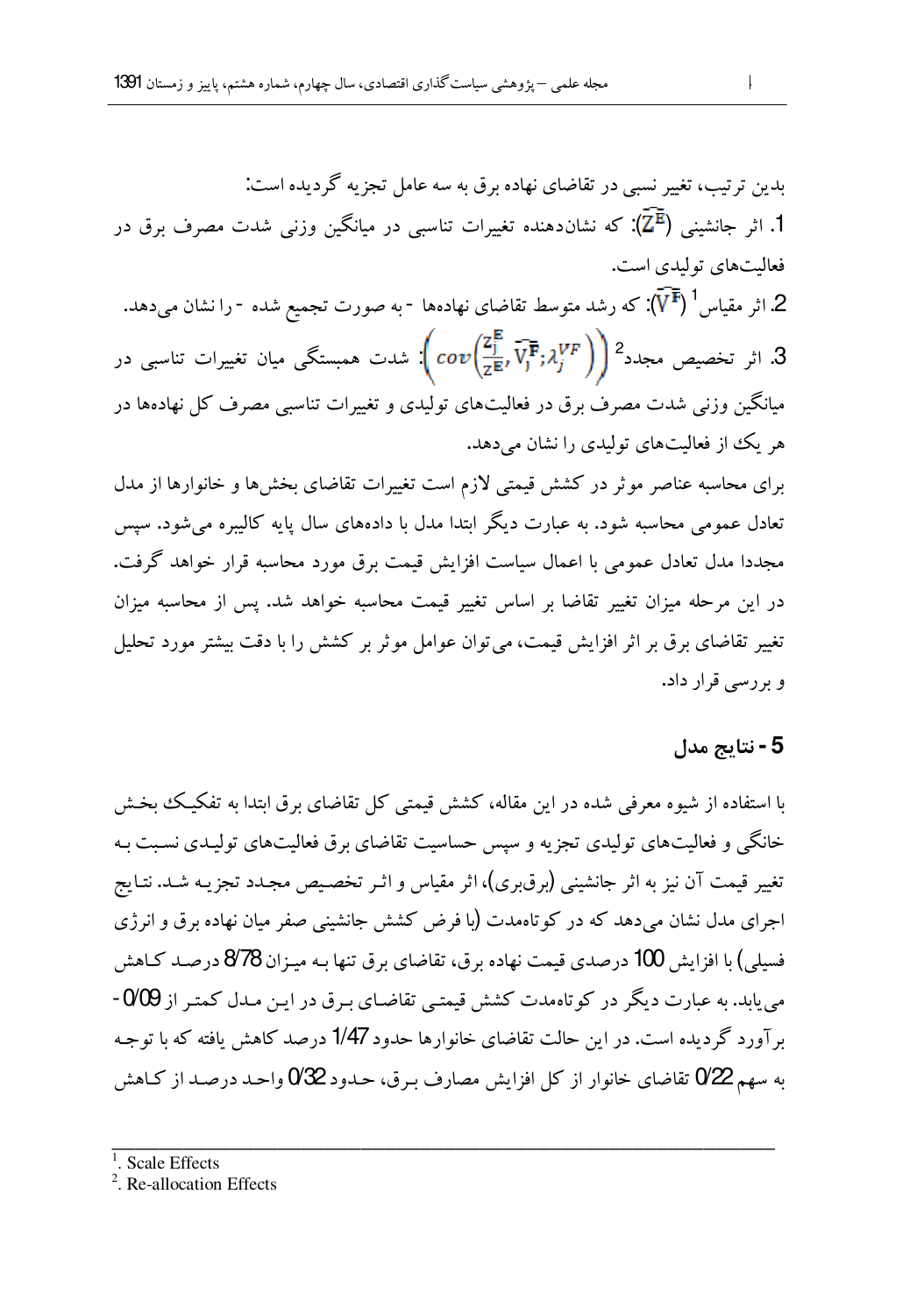تقاضای برق مربوط به خانوارهاست. این در حالی است کـه بـا توجـه بـه کـاهش 10⁄84 درصـدی تقاضای نهاده برق در فعالیتهای تولیدی و سهم 078 آنها از کل ارزش مصارف برق، حدود 8⁄5 واحد درصد نیز سهم فعالیتهای تولیدی است.

|                                                                                                                              | كو تاەمدت |          | ميانمدت  |         | ىلندمدت  |          |
|------------------------------------------------------------------------------------------------------------------------------|-----------|----------|----------|---------|----------|----------|
| تقاضای برق / کشش جانشینی                                                                                                     | 0         | 0/1      | 0/2      | 0/3     | 0/4      | 0/5      |
| درصد تغییرات تقاضای برق خانوارها ( E <sub>H</sub> )                                                                          | - 1/47    | - 7/88   | - 13/89  | - 19/51 | - 24/77  | -29/7    |
| سهم خانوارها از كل تغييرات تقاضا<br>(1)<br>$\left(\frac{\mathbf{F}_{H}}{\mathbf{\hat{E}}_{H}}\right)$                        | $-0/32$   | $-1/73$  | $-3/05$  | -4/29   | -5/45    | -6/53    |
| درصد تغییرات تقاضای بر ق فعالیتهای تولیدی<br>E.                                                                              | $-10/84$  | - 15/7   | $-20/34$ | $-2475$ | $-28/96$ | $-32/97$ |
| سهم فعالیتهای تولیدی از کل تقاضای<br>(2)<br>$\left(\frac{\mathbf{r}_{\mathrm{s}}}{\mathbf{\hat{E}}}_{\mathrm{s}}\right)$ برق | -8/46     | $-12/25$ | - 15/86  | - 19/31 | $-22/59$ | $-25/72$ |
| درصد تغییرات در تقاضای کل<br>(3)<br>$\{(1)+(2)\}$                                                                            | -878      | - 13/98  | - 18/92  | -23/6   | $-28/04$ | -32/25   |

جدول 1: سهم خانوارها و فعالیتهای تولیدی از کاهش تقاضای برق (معادله (6)) -واحد درصد

ه**نبع:** محاسبات تحقیق

همان گونـه كـه در جـدول (1) ملاحظـه مـي شـود، بـا افـزايش كشـش جانشـيني بـين نهـاده بـرق و انرژیهای فسیلی مقدار مطلق کشش قیمتی تقاضای بـرق نیـز افـزایش مـی،پابـد. بـه عبـارت دیگـر افزایش قیمت نهاده بـرق در بلندمـدت باعـث كـاهش شـدیدتر در تقاضـای نهـاده بـرق از جانـب خانوارها و فعالیتهای تولیدی می شود که در این میان تقاضای فعالیتهای تولیدی در بلندمـدت تاثیر بیشتری می یذیرد. به گونهای که در بلندمدت (با کشش جانشینی 0⁄5 میان نهاده برق و انـرژی فسیلی) از کل 32⁄2 درصد کاهش در تقاضای برق به واسطه افزایش قیمت، سهم بنگـاههـا حـدود 25/7 واحد درصد و سهم خانوارها حدود 6⁄5 واحد درصد مىباشد.

نکته قابل توجه این است که درصد تغییر در تقاضای نهاده برق توسط فعالیتهای تولیـدی کـه در جدول (1) آورده شده است، برآیند درصد تغییر نهاده برق در همه فعالیتهای تولیدی است. نتایج تغییر در تقاضای نهاده برق به تفکیک فعالیتهای تولیدی در جدول (پ 1) در پیوست ارائـه شـده است.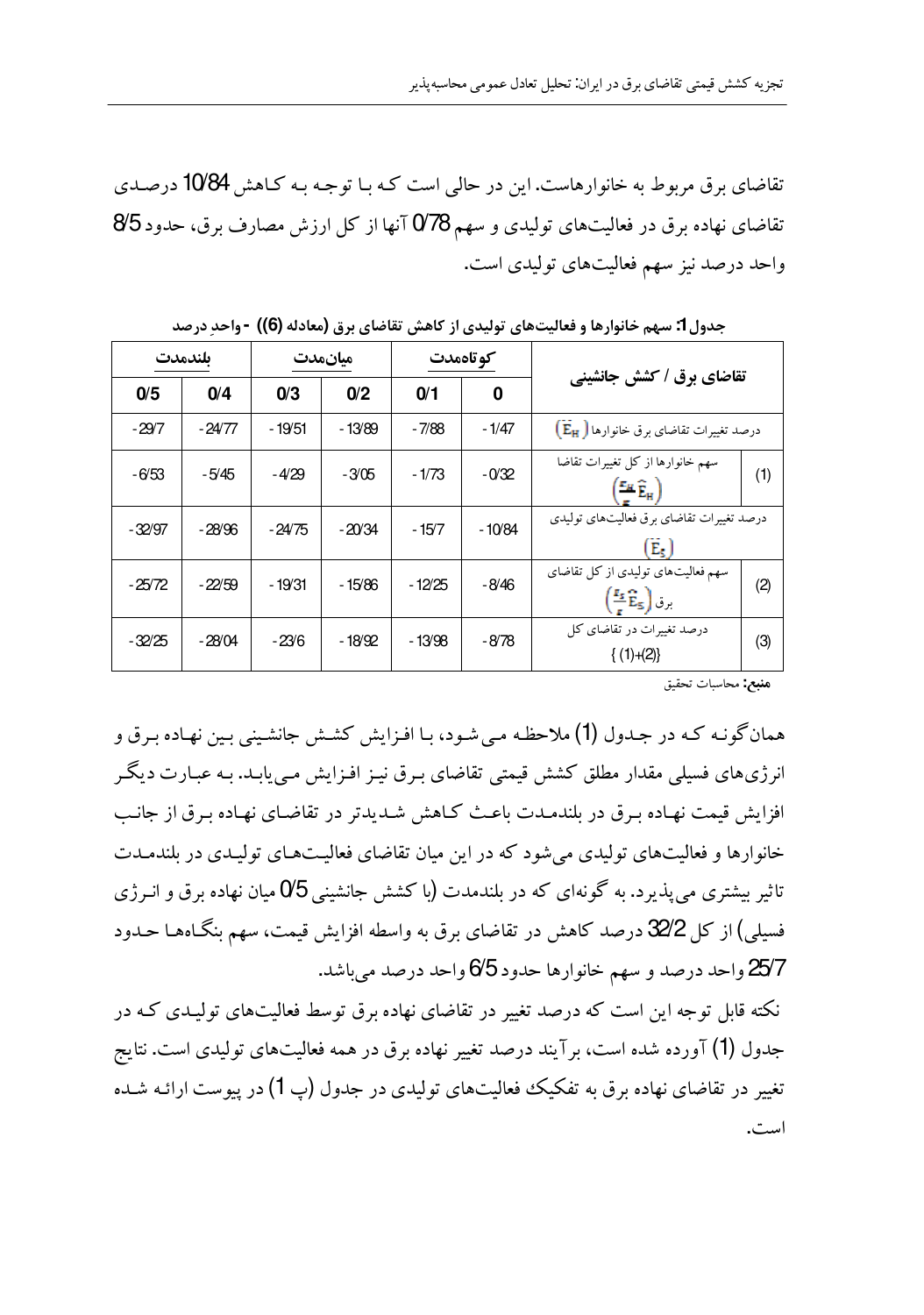همانگو نه که در بخش 4 ذکر شد، کاهش تقاضای نهاده برق در فعالیتهای تولیدی را میتوان به ســه اثـــر جانشـــيني (بـــرقبـــري) ( $\overline{\mathbb{Z}^{\mathbb{E}}}$ )، اثـــر مقيـــاس  $(\overline{V^{\mathbb{F}}})$ و اثـــر تخصـــيص مجـــدد تقسیم نمود. نتایج واکنش فعالیتهای تولیدی به افزایش قیمت نهـاده  $\Big( cov\Big(\frac{{\mathsf 2}^{\mathtt{g}}_j}{ {\mathsf z}^{\mathtt{F}}_r},\bar{\mathsf V}_j^{\mathtt{F}}; {\mathcal X}_j^{VF}\Big)\Big)$ ىر ق در جدول (2) تجزيه شده است.

| بلندمدت  |          | ميانمدت  |          | كو تاەمدت |         |                                                                                                                                |
|----------|----------|----------|----------|-----------|---------|--------------------------------------------------------------------------------------------------------------------------------|
| 0/5      | 0/4      | 0/3      | 0/2      | 0/1       | 0       | مقدار کشش جانشینی                                                                                                              |
| $-0/87$  | $-0/9$   | $-0/94$  | $-0/98$  | $-1/02$   | $-1/06$ | $(\widehat{\mathbf{V}^{\text{F}}})$ اثر مقیاس                                                                                  |
| $-30/52$ | $-26/08$ | $-21/39$ | $-16/42$ | $-11/17$  | $-5/63$ | $(\widehat{\mathbf{Z}^{\boldsymbol{\mathrm{E}}}})$ اثر جانشینی                                                                 |
| $-01$    | $-0/1$   | $-0/11$  | $-0/11$  | $-0/12$   | $-0/12$ | $\left(\text{cov}\left(\frac{z_1}{z^2}, \overrightarrow{V_i^*}; \lambda_i^{VP}\right)\right)$<br>اثر تخصیص مجدد <mark>ا</mark> |

جدول 2 تجزيه حساسيت قيمتي تقاضاي برق در فعاليتهاي توليدي (معادله (9))

**هنبع:** محاسبات تحقيق

در کوتاهمدت با کشش جانشینی صفر بین نهاده برق و انرژیهای فسیلی، از کل کاهش در تقاضای نهاده برق توسط فعالیتهای تولیدی، 5⁄63 واحد درصد مربوط به اثر جانشینی (برق بری) است و اثر مقیاس و تخصیص مجدد به ترتیب حدود 1 و 0⁄12 واحد درصد از کل کاهش را تشکیل مے دہند.

همانگونه که ملاحظه می شود، تغییر نسبی در متوسط برق بری فعالیتهای تولیدی یا به عبارت دیگر، اثر جانشینی (برق،بری)، در مقایسه با اثر مقیاس و اثر تخصیص مجدد، بالاترین میزان تاثیر در حساسیت قیمتی تقاضای برق فعالیتهای تولیدی را به خود اختصاص داده است. این اثر با افزایش کشش جانشینی بین نهاده برق و انرژی فسیلی به شدت افزایش می یابد. به عبارت دیگر اثر جانشینی (برق,ری) در بلندمدت بیشتر از کوتاهمدت می,باشد. این در حالبی است که تغییر نسبی در کل نهادههای تجمیع شده (اثر مقیاس) و همچنین اثر تخصیص مجدد با تغییر کشش جانشینی تقريباً ثابت بوده و تغيير چنداني نداشته است.

با توجه به اهمیت نقش اثر جانشینی (برق بری) در حساسیت کل تقاضای برق در فعالیتهای تولیدی، در جدول (3) سهم هر یک از فعالیتهای تولیدی از اثر جانشینی  $(\bar{\mathrm{Z}^\mathrm{E}})$  کل فعالیتهای توليدي - محاسبه شده در جدول (2) - تعيين شده است.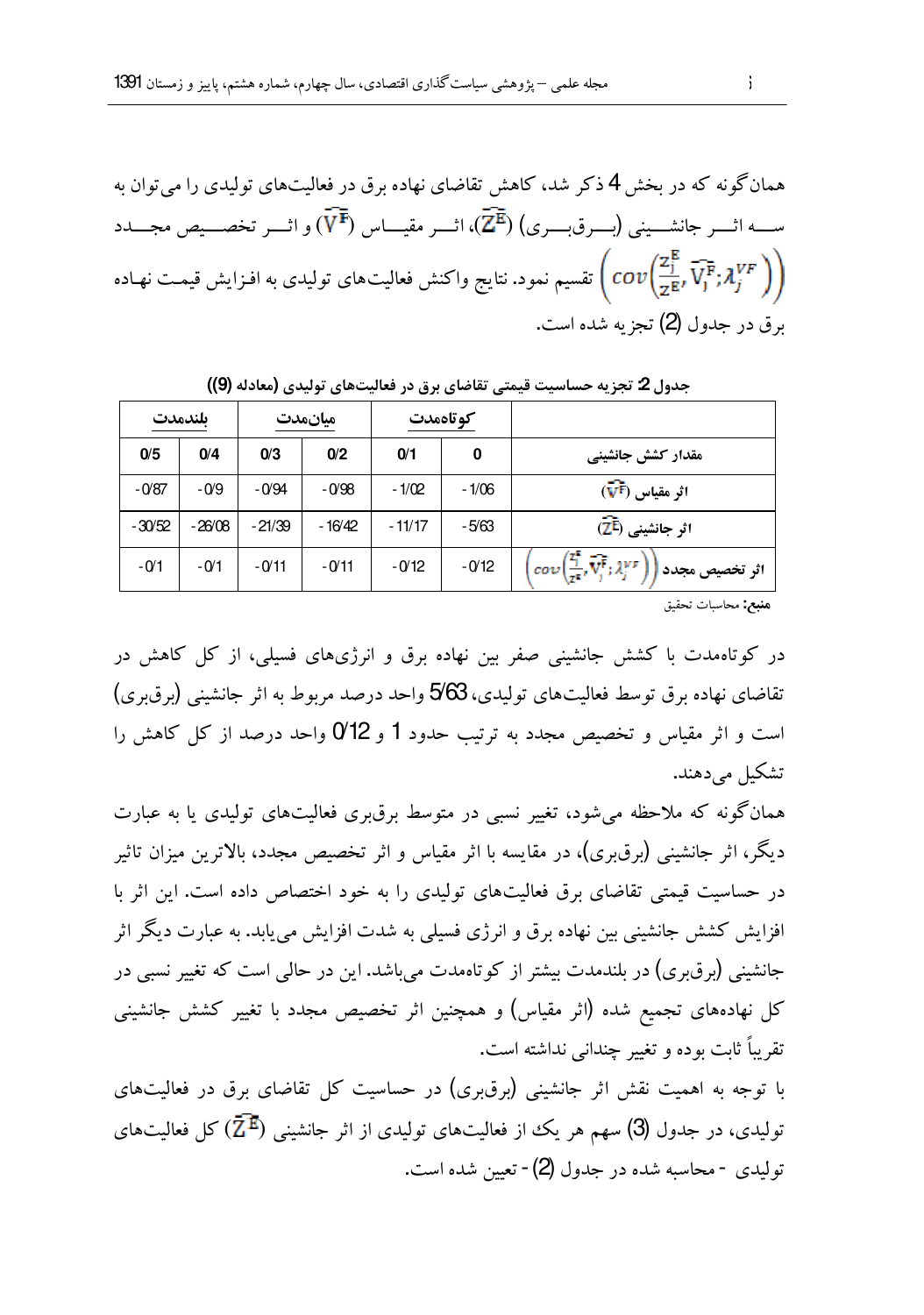| كوتاهمدت<br>ىلندمدت<br>ميانمدت<br>سهم برق (درصد)<br>کشش جانشینے ِ<br>0/0<br>0/5<br>0/4<br>0/2<br>0/3<br>1/0              |  |
|--------------------------------------------------------------------------------------------------------------------------|--|
|                                                                                                                          |  |
|                                                                                                                          |  |
| $-0/11$<br>$-1/44$<br>$-1/2$<br>4/82<br>$-0/95$<br>$-0/69$<br>$-0/41$<br>كشاورزي                                         |  |
| $-1/31$<br>$-1/16$<br>$-1/01$<br>$-0/85$<br>$-0/68$<br>$-0/51$<br>3/94<br>نفت و کانے ها                                  |  |
| $-2/59$<br>$-0/07$<br>8/89<br>$-2/15$<br>$-1/68$<br>- 1/18<br>-0/64<br>خوراك و يوشاك                                     |  |
| $-03$<br>0/02<br>1/04<br>$-0/25$<br>$-0/19$<br>$-0/13$<br>$-0/06$<br>فر آوردههای نفتی                                    |  |
| $-8/21$<br>27/06<br>$-7/06$<br>-4/59<br>-3/25<br>- 1/84<br>-5/86<br>فلزات و کانیهای غیرفلزی                              |  |
| $-3/03$<br>$-0/21$<br>$-2/01$<br>$-0/85$<br>10/28<br>-2/53<br>- 1/45<br>صنعت                                             |  |
| $-8/1$<br>$-4/76$<br>$-2/27$<br>$-7/04$<br>25/59<br>-5/93<br>-355<br>عمدهفروشي و خردهفروشي                               |  |
| 18/38<br>-5/55<br>$-4/68$<br>$-2/78$<br>$-1/74$<br>$-0/63$<br>-3/76<br>خدمات                                             |  |
| جمع کل - (اثر جانشینی<br>100<br>$-11/17$<br>$-5/63$<br>$-30/52$<br>$-26/08$<br>$-21/39$<br>$-16/42$<br>(2E) در جدول (2)) |  |

 $(\bar{\mathbf{Z}}^{\bar{\mathbf{E}}} )$ جدول 3 سهم هر یک از فعالیتهای تولیدی  $(\widehat{\mathcal{I}}^{\bar{\mathbf{E}}}_1)$ از اثر جانشینی (برق بری) کل فعالیتهای تولیدی  $\bar{\mathbf{Z}}$ واحد درصد

ه**نبع:** محاسبات تحقيق

همان گونه که در جدول (3) ملاحظه می شود، فعالیتهای«خدمات عمدهفروشی و خردهفروشی› و «فلزات و کانی های غیر فلزئ» بیشترین نقش را در اثر جانشینی (برق بری) به عهده دارند. به گونهای که در کوتاهمدت این دو فعالیت از کل 5⁄63 واحد درصد اثر جانشینی (برق $\zeta$ )، به ترتيب 2⁄27 و 1/84 واحد درصد اثر جانشيني (برق بري) را به خود اختصاص دادهاند. در پلندمدت و با افزایش کشش جانشینی، فعالیت «فلزات و کانی های غیر فلزئ» نسبت به فعالیت «خدمات عمدهفروشی و خردهفروشی؟ تاثیر پررنگ تری در کاهش تقاضای برق ایفا می نماید. این مساله لزوم استفاده از سیاستهای تبعیض قیمتی در فعالیتهای مختلف تولیدی را متناسب با اهداف سیاست گذار یادآوری می کند. نتایج مدل در خصوص اثر مقیاس فعالیتهای تولیدی به ازای افزایش 100 درصدی در قیمت برق با کششهای مختلف تقاضا در جدول (پ $(2$ ) در پیوست ارائه شده است.

### 6 - نتىجەگىرى

کشش های قیمتی تقاضا یکی از عوامل تعیین کننده در اثربخشی سیاست گذاریهای اقتصادی هستند. کاربرد وسیع کششهای قیمتی در سیاستگذاری اقتصادی باعث شده است بسیاری از مطالعات اقتصادی به تخمین کشش های قیمتی تقاضای کل در مورد محصولات مختلف اختصاص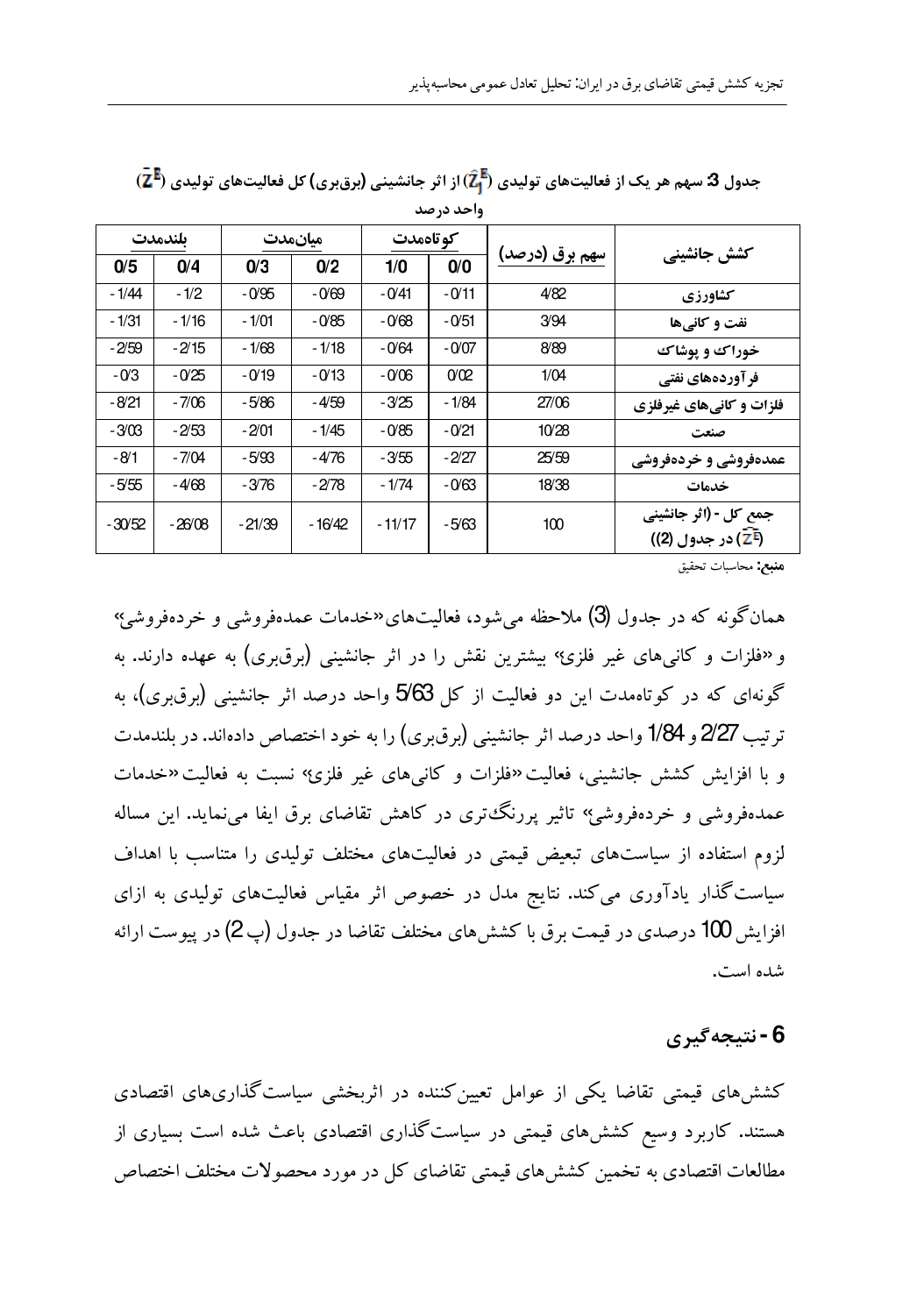یابند. اما سیاست گذاری بخشی و منطقهای ایجاب می کند که کشش های قیمتی تقاضای کل به اجزای مختلف آن تجزیه شوند. در این تحقیق در چارچوب مدل تعادل عمومی پیشنهادی، چگونگی محاسبه سهم خانوارها و فعالیتهای تولیدی از کشش قیمتی کل تقاضای برق و همچنین نحوه تجزیه اثرات کشش قیمتی تقاضای برق در فعالیتهای تولیدی به<sup>رد</sup>اثر مقیاس»،«اثر جانشینی (برق بری)› و «اثر تخصیص مجده› معرفی شد. اجرای مدل نشان می دهد که با فرض افزایش 100 درصدي قيمت برق نتايج ذيل حاصل شده است:

1. میزان کاهش تقاضای برق از جانب خانوارها به نسبت کوچک بوده و با سهم به نسبت کوچک خانوارها از مصرف برق، این بخش سهم ناچیزی در کل کاهش تقاضای برق ایفا میکند. خانوارها حتى در بلندمدت نمى توانند نسبت به تغييرات قيمت برق واكنش چندانى نشان دهند. به عبارت دیگر، برای استفاده خانگی، تغییرات قیمت برق اثرات درآمدی قابل ملاحظهای برای صنعت برق به همراه خواهد داشت، ولي تاثير آن در اصلاح الگوى مصرف برق در بخش خانگى چندان معنادار نست.

2. واکنش تقاضای برق نسبت به قیمت آن در فعالیتهای تولیدی، در بلندمدت به طور قابل ملاحظهای افزایش می یابد (حدوداً سه برابر کوتاهمدت)؛ هر چند در بلندمدت نیز همچنان تقاضای برق صنعت نسبت به قیمت برق کم کشش می باشد.

3. از میان فعالیتهای تولیدی، فعالیت «خدمات عمدهفروشی و خردهفروشهِ» و «فلزات و کانیهای غیر فلزی٬ بیشترین نقش را در اثر جانشینی (برقبری) دارند. این مساله در بلندمدت نیز به همین منوال است. از این رو، اهتمام بیشتر به این دو فعالیت، میتواند سیاست گذار را در نیل به اهداف خود یاری رساند. تبعیض قیمتی میان فعالیتهای تولیدی و خانوارها و حتی تبعیض قیمتی بین فعالیتهای تولیدی، می تواند سیاستگذار را در رسیدن به اهداف خود موفق سازد.

4. از تجزیه کشش قیمتی تقاضای برق در فعالیتهای تولیدی، نتیجه می گیریم عامل اصلی در تغییرات تقاضای برق، تغییرات شدت مصرف برق در هر یک از فعالیتهای تولیدی است که اصطلاحاً آن را«اثر جانشینی (برق,بری)<sup>)</sup> میiامیم. هر چند در بلندمدت اثر مقیاس و اثر تخصیص مجدد تغییر چندانی با کوتاهمدت ندارند، اما اثر جانشینی (برق بری) در بلندمدت به شدت افزایش می یابد؛ به عبارت دیگر اثر جانشینی (برق بری) در بلندمدت بیشتر از کو تاهمدت می باشد.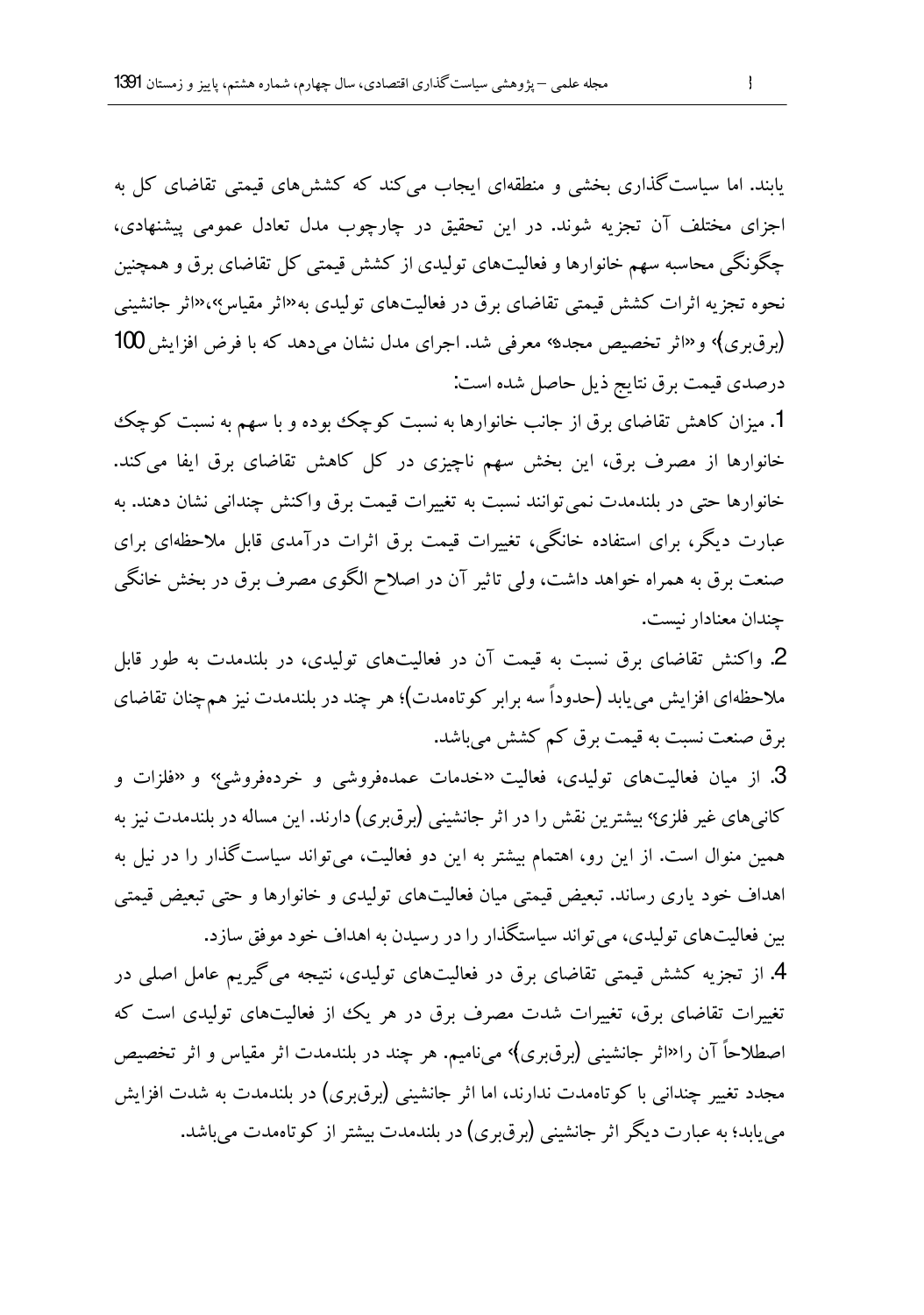در مجموع می توان گفت اگر هدف سیاست قیمتی، افزایش درآمد باشد، افزایش تعرفه برق خانگی میتواند گزینه مناسبی باشد. اما اگر هدف کاهش تقاضا باشد، این سیاست چندان موثر نخواهد بود. به عبارت دیگر اگر سیاست گذاران به دنبال کاهش تقاضای برق باشند، افزایش قیمت برق فعالیتهای تولیدی سیاست موثری خواهد بود. همچنین اگر سیاست گذاران به دنبال کاهش تقاضای سایر حامل های انرژی (انرژیهای فسیلی) و کاهش آلودگی هوا باشند، کاهش قیمت برق یک سیاست اثر بخش است. در این بین تغییر تعرفه برق برای خدمات و فلزات موثرتر است.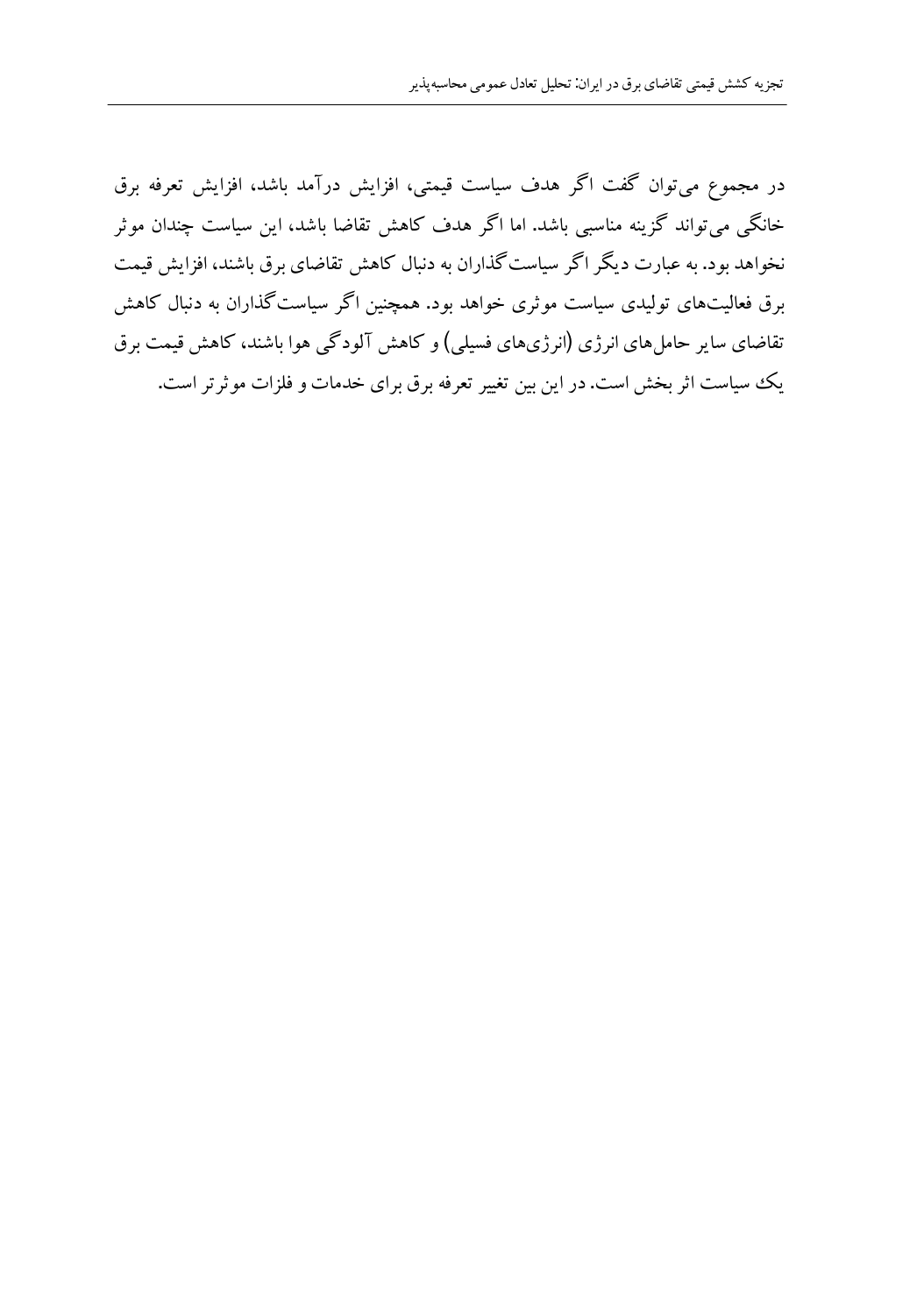# منابع و مآخذ

# الف: منابع و مآخذ فارسي

- 1. خىوش سىيما، رضـا (1382). بررســي تـابع تقاضــاي انــرژى در بخــش خــانگـى، پايــان نامــه کارشناسه ارشد، دانشکده اقتصاد، دانشگاه تھ ان.
- شاهمرادي، اصغر. حقيقي، ايمان. زاهدي، راضيه. و آقابابائي، محمـد ابـراهيم (1388). "تحليـل  $\overline{2}$ تاثیر سیاستهای قیمتی در بخشهای اقتصادی (با تمرکز بر آب و انرژی): رویکرد تعادل عمومی محاسبه پذیر". گزارش نهایی طرح تحقیقاتی وزارت نیرو، ایران.
- فتح ا…زاده اقدم، رضا (1373). *تقاضای انرژی خانگی*، پایـانiامـه کارشناسـی ارشـد، دانشـگاه .3 تھ ان۔
- فخرایی، حمید (1371). پیش بینی تفاضای انواع انرژی در بخش های مصبرف کننیده، مؤسسه ی  $\mathcal{A}$ عالي پژوهش در برنامهريزي و توسعه، تهران.
- منظور، داود. آقابابائی، محمد ابراهیم. و حقیقی، ایمان (1390). "تحلیل اثرات بازگشتی ناشی از .5 بهبود کارایی در مصارف برق در ایران: الگوی تعادل عمومی محاسبه پـذیر". فصـلiامـهی مطالعات اقتصاد انرژى 8، 28.
	- وزارت نیرو (1389). آمار و نمودارهای انرژی در ایران و جهان 1387 2008، وزارت نیرو. - 6

#### ب: منابع و مآخذ لاتبن

- 1. Ang, B. W. (1995). "Decomposition Methodology In Industrial Energy Demand Analysis". Energy 20(11): 1081-1095.
- 2. Goel, Rajeev K., (2009). "Cigarette Advertising and U.S. Cigarette Demand: A Policy Assessment". Journal of Policy Modeling Elsevier, 31(3): 351-357, May.
- 3. Hansen, Petter Vegard & Lindholt, Lars (2008). "The Market Power of OPEC 1973-2001". Applied Economics, Taylor and Francis Journals 40(22): 2939-2959.
- 4. Holmøy, Erling. (2005). "The Anatomy of Electricity Demand: A CGE Decomposition for Norway". Discussion Papers 426, Research Department of Statistics Norway.
- 5. Küster, Robert; Ellersdorfer, Ingo; Fahl, Ulrich. (2007). "A CGE-Analysis of Energy Policies Considering Labor Market Imperfections and Technology Specifications". Institute of Energy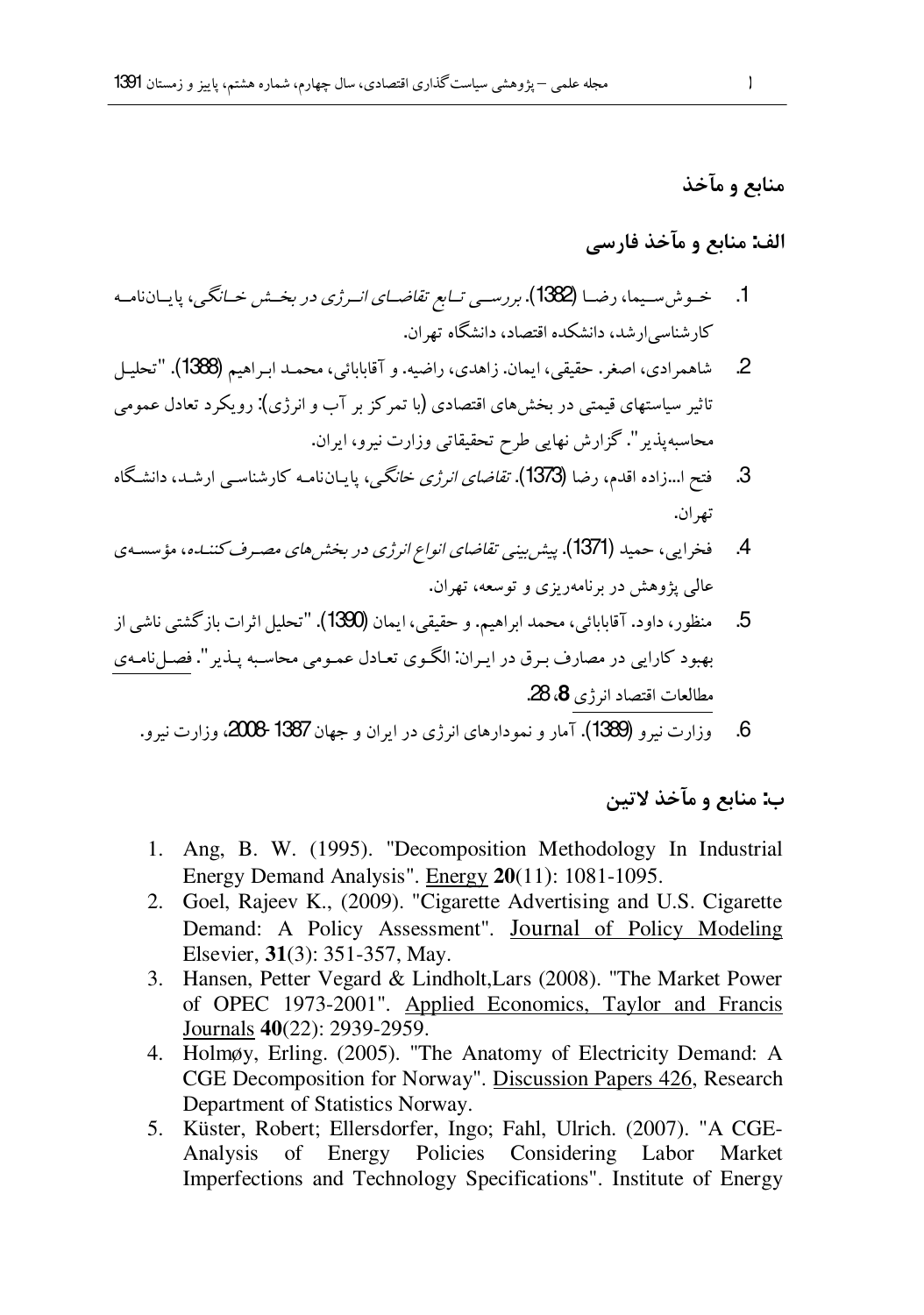Economics and the Rational Use of Energy, Department Energy Economics and System Analyses Universität Stuttgart.

- 6. Lucas Davis, W & Lutz, Kilian, (2009). "Estimating the Effect of a Gasoline Tax on Carbon Emissions". CEPR Discussion Papers 7161, C.E.P.R. Discussion Papers.
- 7. Madlener R. (1996). "Econometric Analysis of Residential Energy Demand: A Survey". Journal of Energy Literature II(2) (December):  $3 - 32.$
- 8. Shahmoradi, Asghar and Honarvar, Afshin (2008). "Gasoline Subsidy and Consumer Surplus in the Islamic Republic of Iran". OPEC Energy Review  $32(3)$ : Pages 232 – 245.
- 9. Steenho, Paul A. (2006). "Decomposition of Electricity Demand in China's Industrial Sector". Energy Economics 28(3): 370-384.